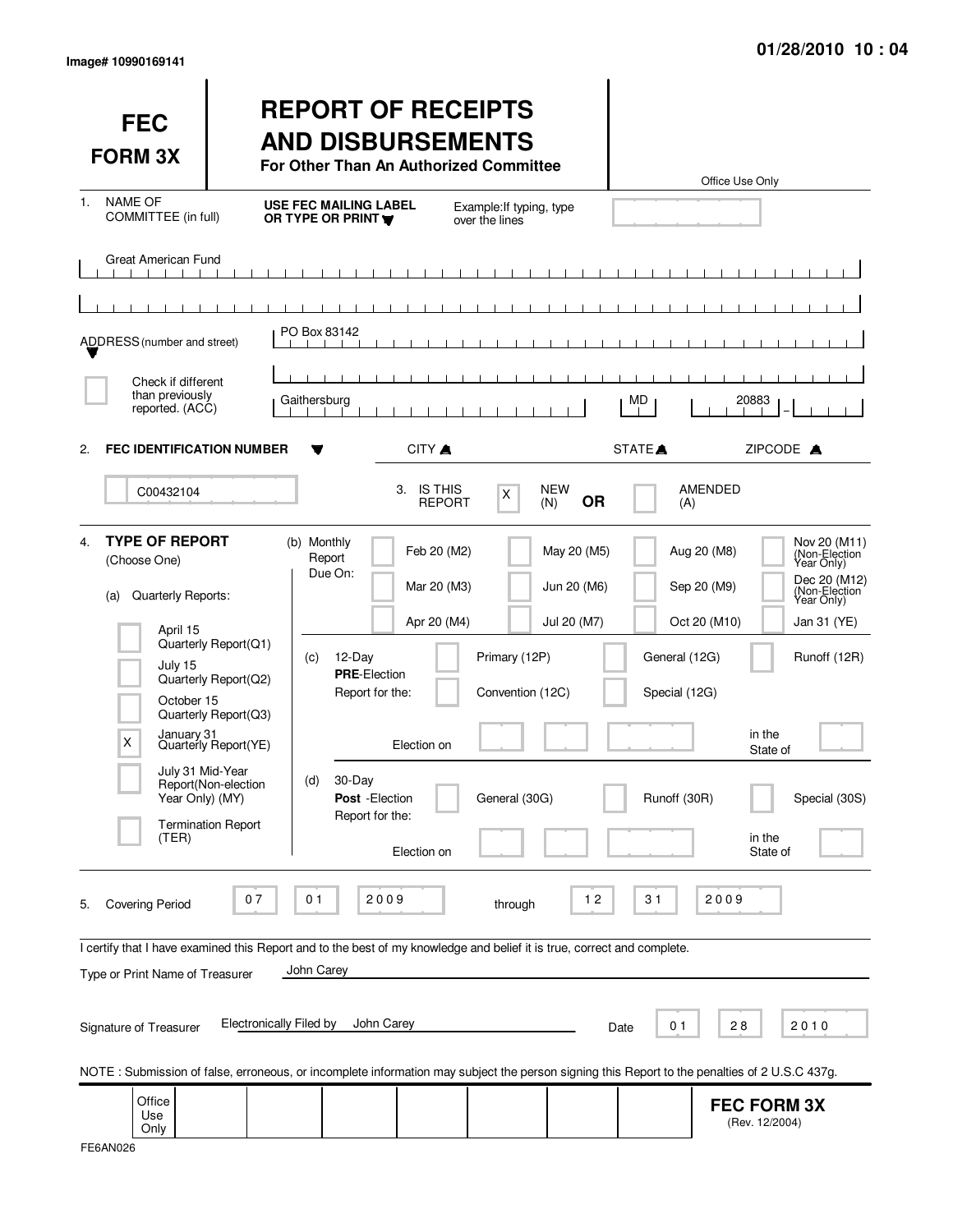**A.** Form/Schedule : **F3XN** Transaction ID :

The Great American Fund is a small committee that has few administrative expenses. Currently, it has no paid staff or rented office space and relies primarily on a consulting firm (Winpisinger & Associates, Inc.) and volunteers to administer the Committee's activities. All of the expenses incurred to operate the Committee, including payments to its consultant, have been reported as federal operating expenditures on the Committee's FEC reports.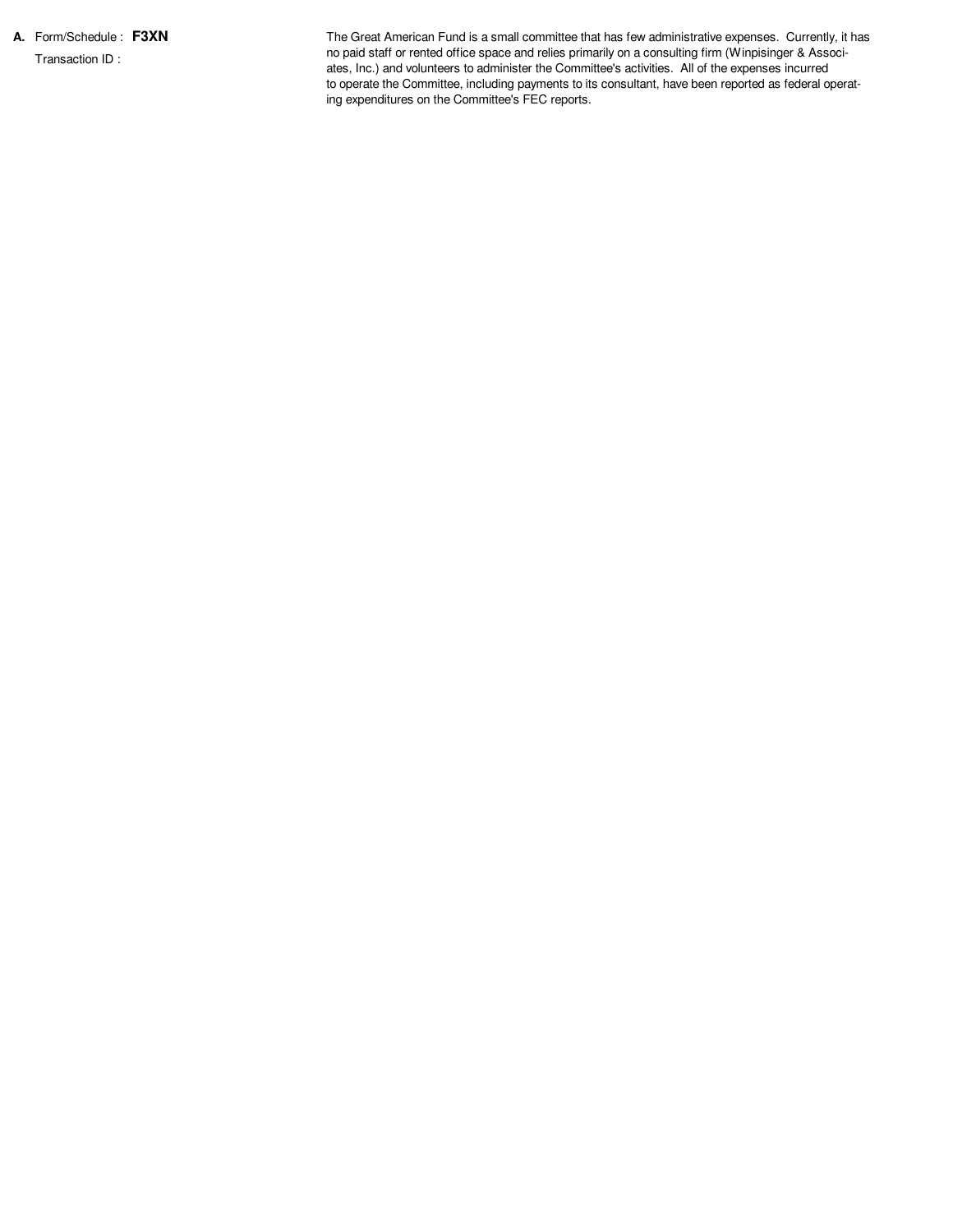| Image# 10990169143 |
|--------------------|
|--------------------|

**SUMMARY PAGE OF RECEIPTS AND DISBURSEMENTS**

| Write or Type Committee Name<br><b>Great American Fund</b>                                             |                                                                 |                                                                     |
|--------------------------------------------------------------------------------------------------------|-----------------------------------------------------------------|---------------------------------------------------------------------|
|                                                                                                        |                                                                 |                                                                     |
| Report Covering the Period:<br>From:                                                                   | $Y'$ $Y'$ $Y$<br>$M$ $M$<br>D D<br>2009<br>07<br>0 <sub>1</sub> | $Y$ $Y$ $Y$<br>M M<br>$D^{\bullet}D$<br>2009<br>12<br>31<br>To:     |
|                                                                                                        | <b>COLUMN A</b><br><b>This Period</b>                           | <b>COLUMN B</b><br><b>Calendar Year-to-Date</b>                     |
| Cash on Hand<br>Y<br>2009 <sup>Y</sup><br>January 1                                                    |                                                                 | 8026.82                                                             |
| Cash on Hand at<br>Begining of Reporting Period                                                        | 59562.53                                                        |                                                                     |
|                                                                                                        | 38000.00                                                        | 93250.00                                                            |
| Subtotal (add lines 6(b) and                                                                           |                                                                 |                                                                     |
| 6(c) for Column A and Lines<br>$6(a)$ and $6(c)$ for Column B)                                         | 97562.53                                                        | 101276.82                                                           |
|                                                                                                        | 23741.73                                                        | 27456.02                                                            |
| Cash on Hand at Close of<br><b>Reporting Period</b><br>(subtract Line 7 from Line 6(d))                | 73820.80                                                        | 73820.80                                                            |
| Debts and Obligations owed<br>TO<br>the committee (Itemize all on<br>Schedule C and/or Schedule D)     | 0.00                                                            |                                                                     |
| 10. Debts and Obligations owed<br>BY<br>the committee (Itemize all on<br>Schedule C and/or Schedule D) | 0.00                                                            |                                                                     |
|                                                                                                        |                                                                 | Total Receipts (from Line 19)<br>Total Disbursements (from Line 31) |

### **For further information contact:**

Federal Election Commission 999 E street, NW Washington, DC 20463

Toll Free 800-424-9530 Local 202-694-1100

FE6AN026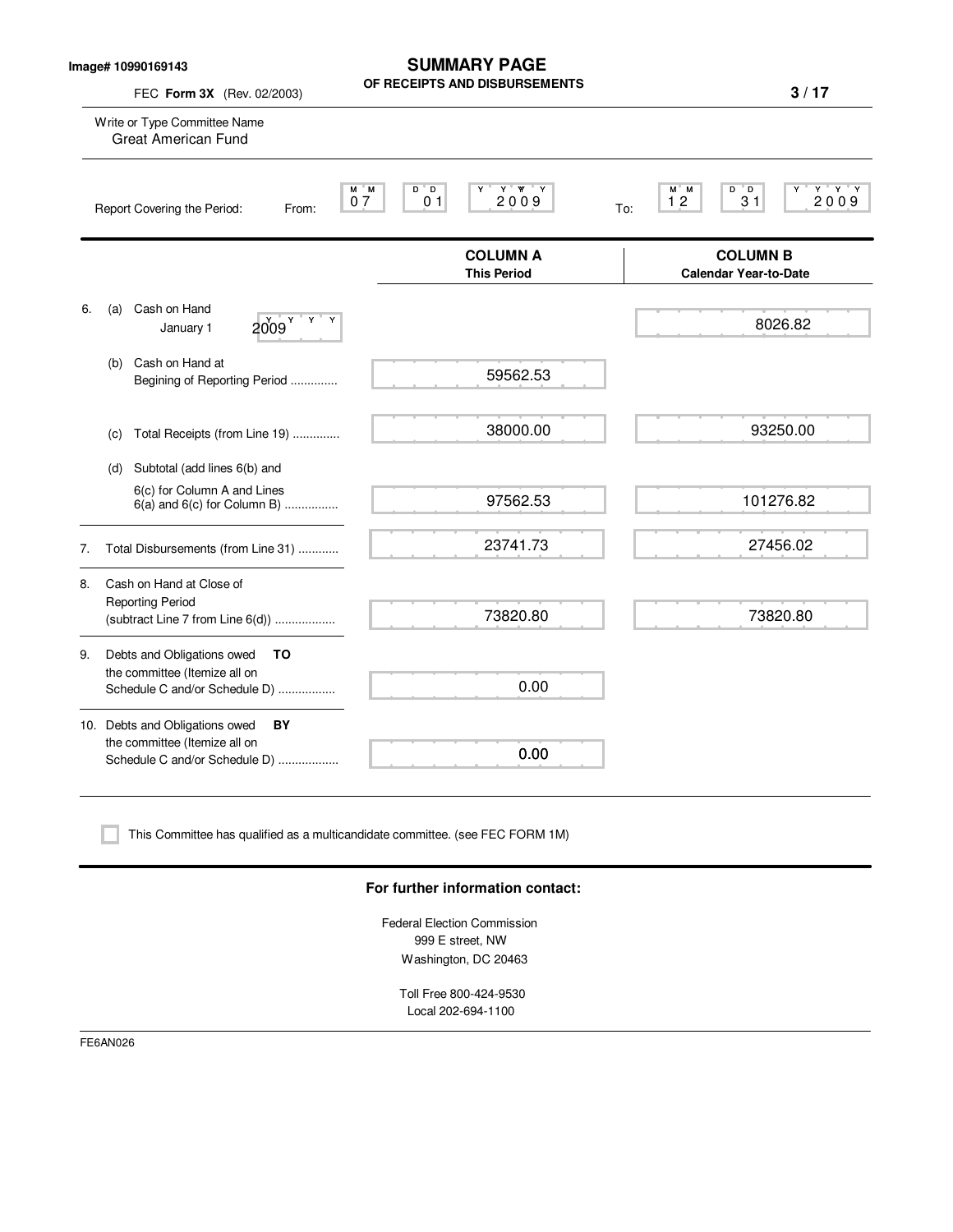## **Image# 10990169144**

FEC **Form 3X** (Rev. 06/2004)

Write or Type Committee Name

Great American Fund

# **DETAILED SUMMARY PAGE OF RECEIPTS**

M M D D Y Y YY Y M M D D Y Y Y Y 0 7 0 1 2 0 0 9 1 2 3 1 2 0 0 9 **4 / 17**

| I. Receipts                                                                                        | <b>COLUMN A</b><br><b>Total This Period</b> | <b>COLUMN B</b><br><b>Calendar Year-to-Date</b> |
|----------------------------------------------------------------------------------------------------|---------------------------------------------|-------------------------------------------------|
| 11. Contributions (other than loans) From:<br>Individuals/Persons Other<br>(a)                     |                                             |                                                 |
| <b>Than Political Committees</b><br>Itemized (use Schedule A)<br>(i)                               | 18000.00                                    | 62250.00                                        |
|                                                                                                    | 0.00                                        | 0.00                                            |
| (iii) TOTAL (add<br>Lines $11(a)(i)$ and (ii)                                                      | 18000.00                                    | 62250.00                                        |
| Political Party Committees<br>(b)                                                                  | 0.00                                        | 0.00                                            |
| <b>Other Political Committees</b><br>(c)<br><b>Total Contributions (add Lines</b><br>(d)           | 20000.00                                    | 31000.00                                        |
| $11(a)(iii),(b)$ and $(c)$ ) (Carry                                                                | 38000.00                                    | 93250.00                                        |
| 12. Transfers From Affiliated/Other                                                                | 0.00                                        | 0.00                                            |
|                                                                                                    | 0.00                                        | 0.00                                            |
| 14. Loan Repayments Received<br>15. Offsets To Operating Expenditures                              | 0.00                                        | 0.00                                            |
| (Refunds, Rebates, etc.)<br>(Carry Totals to Line 37, page 5)<br>16. Refunds of Contributions Made | 0.00                                        | 0.00                                            |
| to Federal candidates and Other                                                                    | 0.00                                        | 0.00                                            |
| 17. Other Federal Receipts<br>(Dividends, Interest, etc.)                                          | 0.00                                        | 0.00                                            |
| Transfers from Non-Federal and Levin Funds<br>18.                                                  |                                             |                                                 |
| (a) Non-Federal Account<br>(from Schedule H3)                                                      | 0.00                                        | 0.00                                            |
| (b) Levin Funds (from Schedule H5)                                                                 | 0.00                                        | 0.00                                            |
| (c) Total Transfer (add 18(a) and 18(b)).                                                          | 0.00                                        | 0.00                                            |
| 19. Total Receipts (add Lines 11(d),<br>12, 13, 14, 15, 16, 17, and 18(c))                         | 38000.00                                    | 93250.00                                        |
| 20. Total Federal Receipts<br>(subtract Line 18(c) from Line 19)                                   | 38000.00                                    | 93250.00                                        |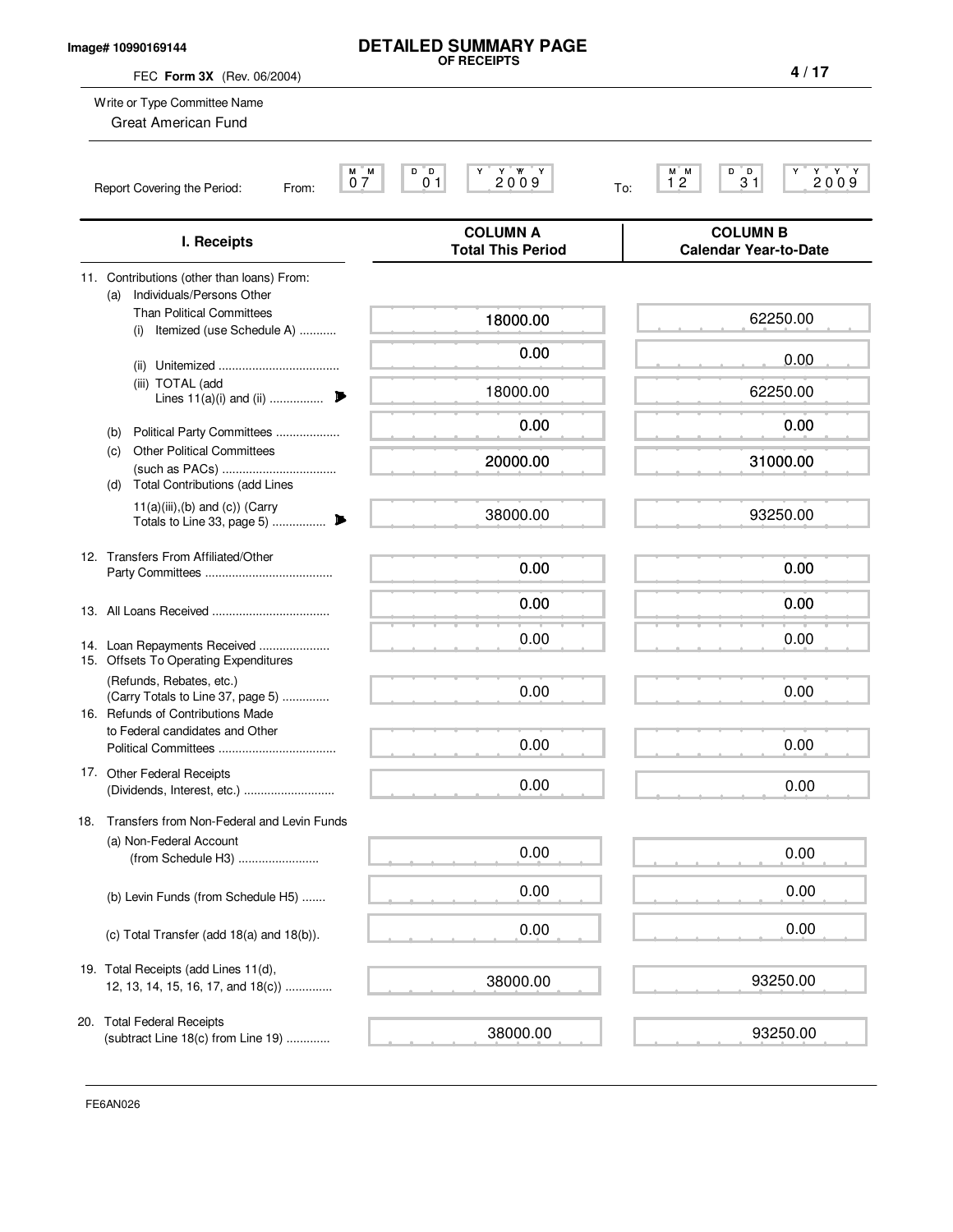#### **Image# 10990169145**

## **DETAILED SUMMARY PAGE**

| FEC Form 3X (Rev. 02/2003)                                                               | of Disbursements                            | 5/17                                            |  |
|------------------------------------------------------------------------------------------|---------------------------------------------|-------------------------------------------------|--|
| <b>II. DISBURSEMENTS</b>                                                                 | <b>COLUMN A</b><br><b>Total This Period</b> | <b>COLUMN B</b><br><b>Calendar Year-to-Date</b> |  |
| 21. Operating Expenditures:                                                              |                                             |                                                 |  |
| Shared Federal/Non-Federal<br>(a)<br>Activity (from Schedule H4)<br>(i)                  | 0.00                                        | 0.00                                            |  |
| Non-Federal Share<br>(ii)                                                                | 0.00                                        | 0.00                                            |  |
| <b>Other Federal Operating</b><br>(b)                                                    | 6741.73                                     | 9741.73                                         |  |
| (c) Total Operating Expenditures                                                         |                                             |                                                 |  |
| (add 21(a)(i), (a)(ii) and (b))<br>22. Transfers to Affiliated/Other Party               | 6741.73                                     | 9741.73                                         |  |
| 23. Contributions to                                                                     | 0.00                                        | 0.00                                            |  |
| Federal Candidates/Committees<br>and Other Political Committees                          | 2000.00                                     | 2000.00                                         |  |
| 24. Independent Expenditure                                                              | 0.00                                        | 0.00                                            |  |
| 25. Coordinated Expenditures Made by Party                                               | 0.00                                        | 0.00                                            |  |
|                                                                                          | 0.00                                        | 0.00                                            |  |
|                                                                                          | 0.00                                        | 0.00                                            |  |
| 28. Refunds of Contributions To:                                                         |                                             |                                                 |  |
| Individuals/Persons Other<br>(a)<br>Than Political Committees                            | 0.00                                        | 714.29                                          |  |
| <b>Political Party Committees</b><br>(b)                                                 | 0.00                                        | 0.00                                            |  |
| <b>Other Political Committees</b><br>(C)                                                 | 0.00                                        | 0.00                                            |  |
| <b>Total Contribution Refunds</b><br>(d)                                                 |                                             |                                                 |  |
| (add Lines 28(a), (b), and (c))                                                          | 0.00                                        | 714.29                                          |  |
| 29.                                                                                      | 15000.00                                    | 15000.00                                        |  |
| 30. Federal Election Activity (2 U.S.C 431(20))                                          |                                             |                                                 |  |
| (a) Shared Federal Election Activity<br>(from Schedule H6)                               |                                             |                                                 |  |
| (i) Federal Share                                                                        | 0.00                                        | 0.00                                            |  |
| (ii) "Levin" Share                                                                       | 0.00                                        | 0.00                                            |  |
| (b) Federal Election Activity Paid Entirely<br>With Federal Funds                        | 0.00                                        | 0.00                                            |  |
| (c) Total Federal Election Activity (add<br>Lines $30(a)(i)$ , $30(a)(ii)$ and $30(b)$ ) | 0.00                                        | 0.00                                            |  |
| Total Disbursements (add Lines 21(c), 22,<br>31.                                         |                                             |                                                 |  |
| 23, 24, 25, 26, 27, 28(d), 29 and 30(c))                                                 | 23741.73                                    | 27456.02                                        |  |
| <b>Total Federal Disbursements</b><br>32.                                                |                                             |                                                 |  |
| (subtract Line $21(a)(ii)$ and Line $30(a)(ii)$<br>from Line 31)                         | 23741.73                                    | 27456.02                                        |  |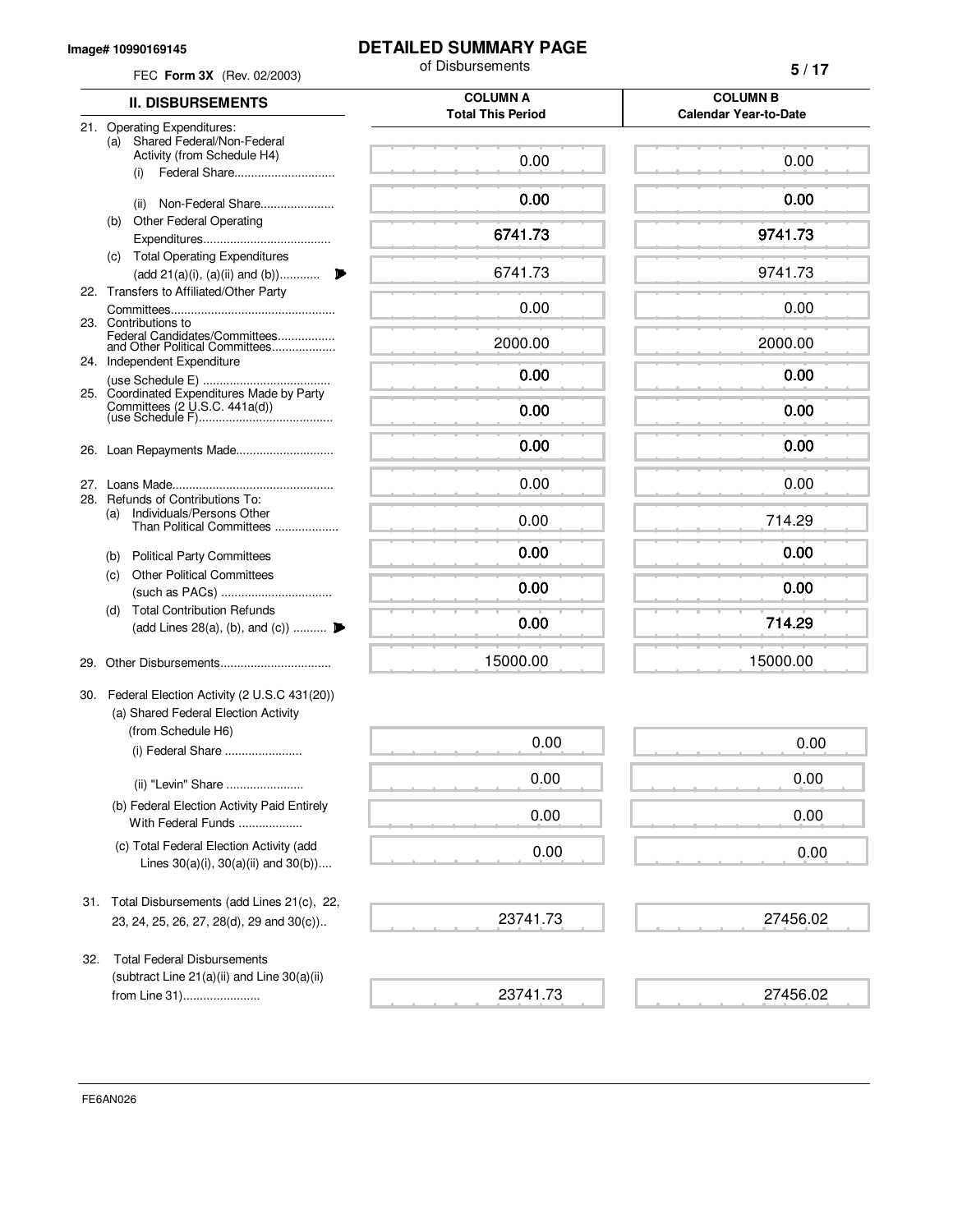# **DETAILED SUMMARY PAGE**

of Disbursements

FEC **Form 3X** (Rev. 02/2003) **III. Net Contributions/Operating Expenditures COLUMN A COLUMN B Total This Period Calendar Year-to-Date** from Line 11(d), page 3) ............................ 33. Total Contributions (other than loans) 34. Total Contribution Refunds (from Line 28(d)) ........................................ 35. Net Contributions (other than loans) (subtract Line 34 from Line 33) .................. 36. Total Federal Operating Expenditures (add Line 21(a)(i) and Line 21(b)).......... 37. Offsets to Operating Expenditures (from Line 15, page 3) ............................... 38. Net Operating Expenditures (subtract Line 37 from Line 36) ............. **6 / 17** 38000.00 0.00 38000.00 6741.73 0.00 6741.73 93250.00 714.29 92535.71 9741.73 0.00 9741.73

FE6AN026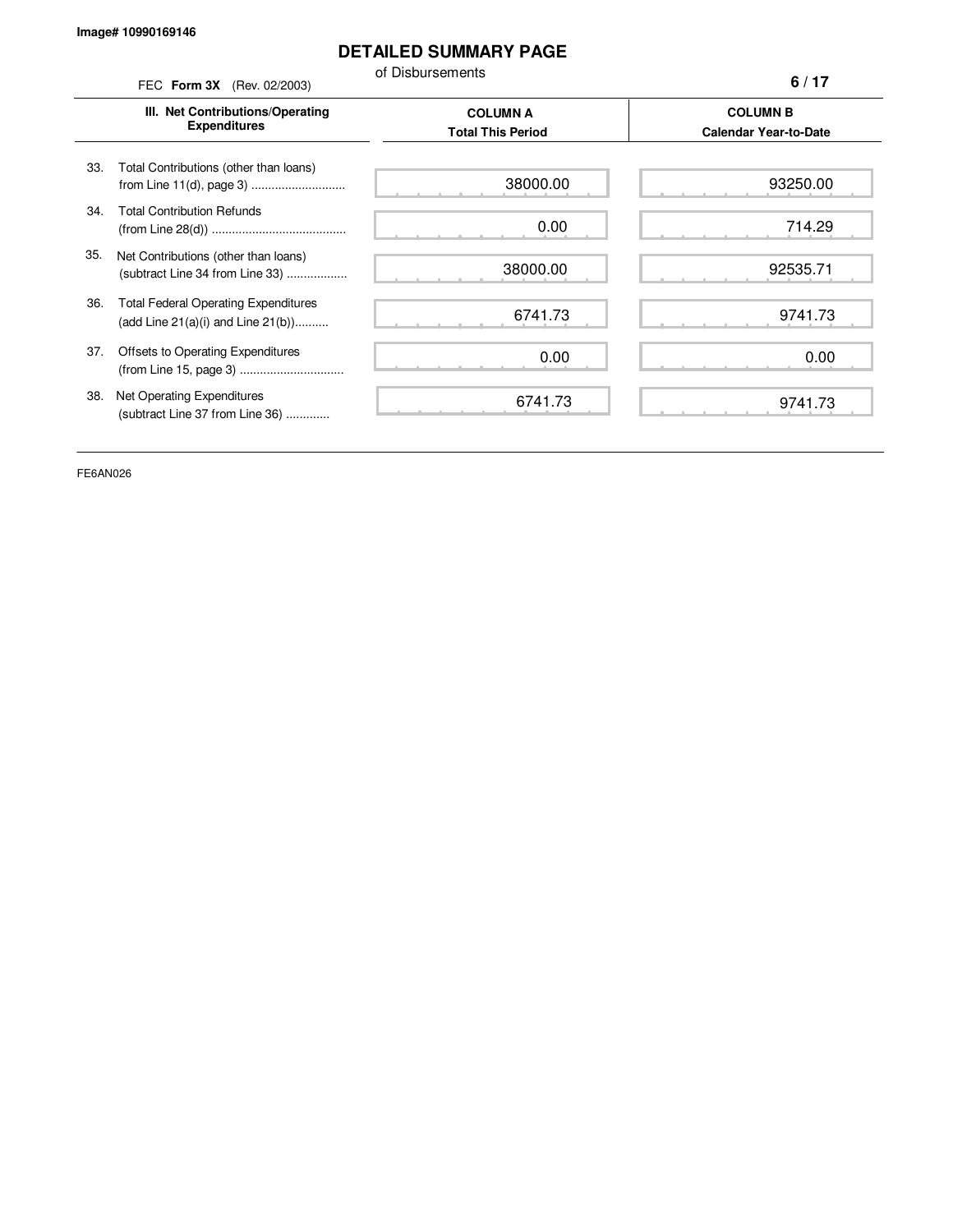| Any information copied from such Reports and Statements may not be sold or used by any person for the purpose of soliciting contributions<br>or for commercial purposes, other than using the name and address of any political committee to solicit contributions from such committee.<br>NAME OF COMMITTEE (In Full)<br><b>Great American Fund</b><br>Full Name (Last, First, Middle Initial)<br>Steven M. Champlin<br>Date of Receipt<br>А.<br>Mailing Address 4800 Dexter St NW<br>$Y - Y - Y$<br>$M$ $M$ /<br>D<br>$\overline{\phantom{0}}$<br>29<br>2009<br>07<br>City<br>Zip Code<br><b>State</b><br>Transaction ID: C3297457<br>DC<br>Washington<br>20007-1017<br>Amount of Each Receipt this Period<br>FEC ID number of contributing<br>1000.00<br>C<br>federal political committee.<br>Name of Employer<br>Occupation<br>The Duberstein Group, Inc.<br><b>Vice President</b><br>Receipt For:<br>Aggregate Year-to-Date<br>Primary<br>General<br>1000.00<br>Other (specify) $\blacktriangledown$<br>Full Name (Last, First, Middle Initial)<br>В.<br>Eastern Band of Cherokee Indians<br>Date of Receipt<br>Mailing Address PO Box 455<br>$M$ M<br>D<br>$\overline{D}$<br>Y 'Y 'Y<br>$\sqrt{ }$<br>2009<br>11<br>09<br>Zip Code<br>City<br><b>State</b><br>Transaction ID: C3371446<br><b>NC</b><br>Cherokee<br>28719<br>Amount of Each Receipt this Period<br>FEC ID number of contributing<br>5000.00<br>C<br>federal political committee.<br>Name of Employer<br>Occupation<br>Receipt For:<br>Aggregate Year-to-Date<br>Primary<br>General<br>5000.00<br>Other (specify) $\blacktriangledown$<br>Full Name (Last, First, Middle Initial)<br>Date of Receipt<br>C.<br>Claude Fontheim<br><b>Mailing Address</b><br>1301 K St., NW<br>$Y + Y + Y$<br>$M$ $M$<br>$D$ $D$ $I$<br>$Y^+$<br>29<br>2009<br>07<br>East Tower, Suite 500<br>Zip Code<br>City<br>State<br>Transaction ID: C3297455<br>DC<br>Washington<br>20010<br>Amount of Each Receipt this Period<br>FEC ID number of contributing<br>1000.00<br>C<br>federal political committee.<br>Name of Employer<br>Occupation<br>Fontheim International, | <b>SCHEDULE A (FEC Form 3X)</b><br><b>ITEMIZED RECEIPTS</b> | Use separate schedule(s)<br>for each category of the<br><b>Detailed Summary Page</b> | PAGE 7/17<br>FOR LINE NUMBER:<br>(check only one)<br>X<br>11a<br>11 <sub>b</sub><br>11c<br>12<br>15<br>16<br>13<br>14<br>17 |
|------------------------------------------------------------------------------------------------------------------------------------------------------------------------------------------------------------------------------------------------------------------------------------------------------------------------------------------------------------------------------------------------------------------------------------------------------------------------------------------------------------------------------------------------------------------------------------------------------------------------------------------------------------------------------------------------------------------------------------------------------------------------------------------------------------------------------------------------------------------------------------------------------------------------------------------------------------------------------------------------------------------------------------------------------------------------------------------------------------------------------------------------------------------------------------------------------------------------------------------------------------------------------------------------------------------------------------------------------------------------------------------------------------------------------------------------------------------------------------------------------------------------------------------------------------------------------------------------------------------------------------------------------------------------------------------------------------------------------------------------------------------------------------------------------------------------------------------------------------------------------------------------------------------------------------------------------------------------------------------------------------------------------------------------------------------------------------------------------------------------|-------------------------------------------------------------|--------------------------------------------------------------------------------------|-----------------------------------------------------------------------------------------------------------------------------|
|                                                                                                                                                                                                                                                                                                                                                                                                                                                                                                                                                                                                                                                                                                                                                                                                                                                                                                                                                                                                                                                                                                                                                                                                                                                                                                                                                                                                                                                                                                                                                                                                                                                                                                                                                                                                                                                                                                                                                                                                                                                                                                                        |                                                             |                                                                                      |                                                                                                                             |
|                                                                                                                                                                                                                                                                                                                                                                                                                                                                                                                                                                                                                                                                                                                                                                                                                                                                                                                                                                                                                                                                                                                                                                                                                                                                                                                                                                                                                                                                                                                                                                                                                                                                                                                                                                                                                                                                                                                                                                                                                                                                                                                        |                                                             |                                                                                      |                                                                                                                             |
|                                                                                                                                                                                                                                                                                                                                                                                                                                                                                                                                                                                                                                                                                                                                                                                                                                                                                                                                                                                                                                                                                                                                                                                                                                                                                                                                                                                                                                                                                                                                                                                                                                                                                                                                                                                                                                                                                                                                                                                                                                                                                                                        |                                                             |                                                                                      |                                                                                                                             |
|                                                                                                                                                                                                                                                                                                                                                                                                                                                                                                                                                                                                                                                                                                                                                                                                                                                                                                                                                                                                                                                                                                                                                                                                                                                                                                                                                                                                                                                                                                                                                                                                                                                                                                                                                                                                                                                                                                                                                                                                                                                                                                                        |                                                             |                                                                                      |                                                                                                                             |
|                                                                                                                                                                                                                                                                                                                                                                                                                                                                                                                                                                                                                                                                                                                                                                                                                                                                                                                                                                                                                                                                                                                                                                                                                                                                                                                                                                                                                                                                                                                                                                                                                                                                                                                                                                                                                                                                                                                                                                                                                                                                                                                        |                                                             |                                                                                      |                                                                                                                             |
|                                                                                                                                                                                                                                                                                                                                                                                                                                                                                                                                                                                                                                                                                                                                                                                                                                                                                                                                                                                                                                                                                                                                                                                                                                                                                                                                                                                                                                                                                                                                                                                                                                                                                                                                                                                                                                                                                                                                                                                                                                                                                                                        |                                                             |                                                                                      |                                                                                                                             |
|                                                                                                                                                                                                                                                                                                                                                                                                                                                                                                                                                                                                                                                                                                                                                                                                                                                                                                                                                                                                                                                                                                                                                                                                                                                                                                                                                                                                                                                                                                                                                                                                                                                                                                                                                                                                                                                                                                                                                                                                                                                                                                                        |                                                             |                                                                                      |                                                                                                                             |
| Receipt For:<br>Aggregate Year-to-Date<br>Primary<br>General<br>1000.00<br>Other (specify) $\blacktriangledown$                                                                                                                                                                                                                                                                                                                                                                                                                                                                                                                                                                                                                                                                                                                                                                                                                                                                                                                                                                                                                                                                                                                                                                                                                                                                                                                                                                                                                                                                                                                                                                                                                                                                                                                                                                                                                                                                                                                                                                                                        | LLC                                                         | Owner                                                                                |                                                                                                                             |
| 7000.00                                                                                                                                                                                                                                                                                                                                                                                                                                                                                                                                                                                                                                                                                                                                                                                                                                                                                                                                                                                                                                                                                                                                                                                                                                                                                                                                                                                                                                                                                                                                                                                                                                                                                                                                                                                                                                                                                                                                                                                                                                                                                                                |                                                             |                                                                                      |                                                                                                                             |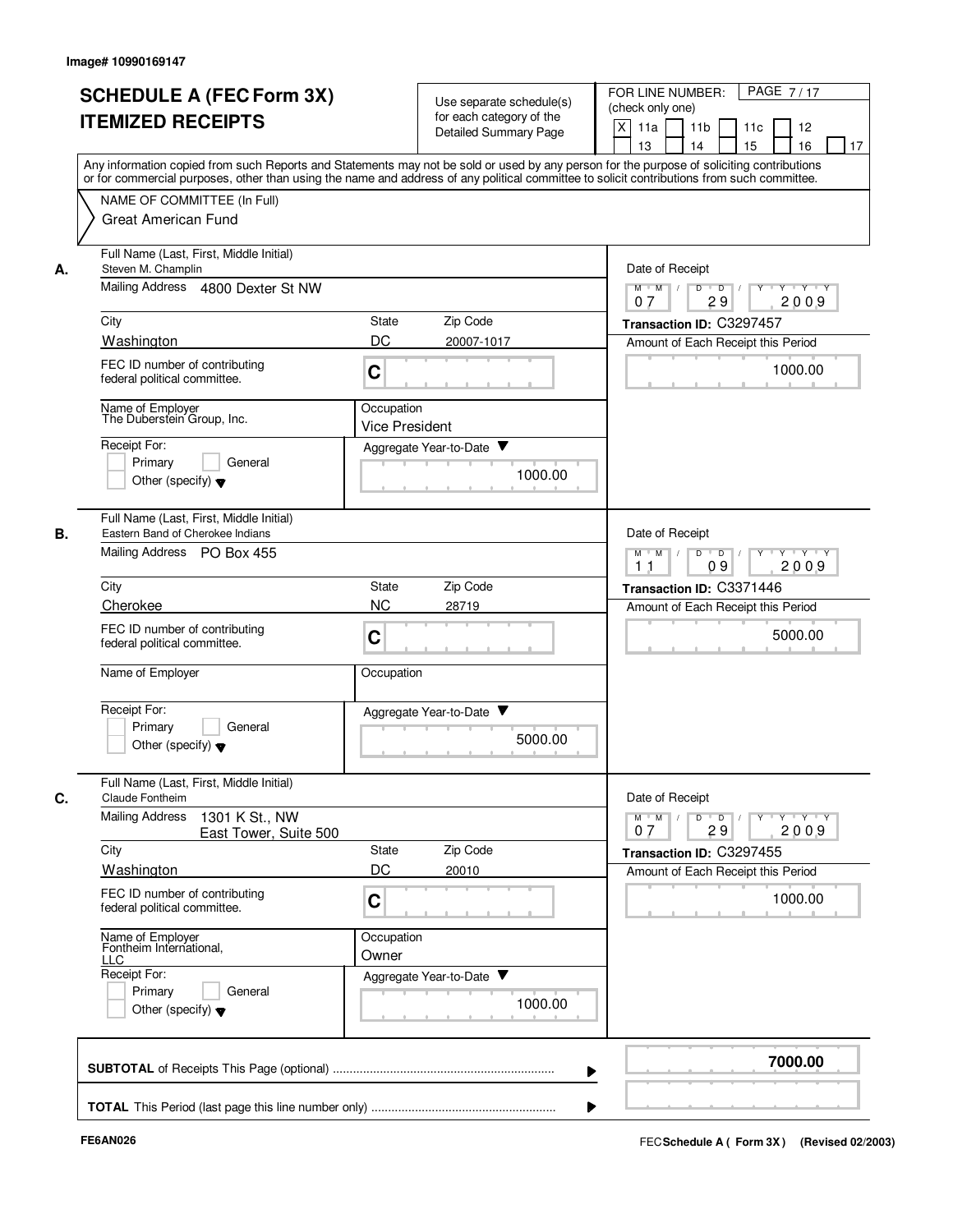| Any information copied from such Reports and Statements may not be sold or used by any person for the purpose of soliciting contributions<br>or for commercial purposes, other than using the name and address of any political committee to solicit contributions from such committee.<br>NAME OF COMMITTEE (In Full)<br>Great American Fund<br>Full Name (Last, First, Middle Initial)<br>Jonathon C. Rose<br>Date of Receipt<br>А.<br>Mailing Address<br>51 Louisiana Ave NW<br>$M$ $M$ /<br>D<br>$\overline{D}$<br>29<br>07<br>City<br>Zip Code<br>State<br>Transaction ID: C3297454<br>DC<br>Washington<br>20001-2105<br>Amount of Each Receipt this Period<br>FEC ID number of contributing<br>C<br>federal political committee.<br>Name of Employer<br>Occupation<br>Jones Day<br>Partner<br>Receipt For:<br>Aggregate Year-to-Date ▼<br>Primary<br>General<br>500.00<br>Other (specify) $\blacktriangledown$<br>Full Name (Last, First, Middle Initial)<br>В.<br>San Manuel Band of Mission Indians<br>Date of Receipt<br>Mailing Address 26569 Community Center Dr<br>D<br>$M$ M<br>$\overline{D}$<br>$\sqrt{ }$<br>12<br>31<br>City<br>Zip Code<br>State<br>Transaction ID: C3412789<br>CA<br>Highland<br>92346-6712<br>FEC ID number of contributing<br>C<br>federal political committee.<br>Name of Employer<br>Occupation<br>Receipt For:<br>Aggregate Year-to-Date ▼<br>Primary<br>General<br>5000.00<br>Other (specify) $\blacktriangledown$<br>Full Name (Last, First, Middle Initial)<br>Date of Receipt<br>C.<br>Dana Sigalos<br>Mailing Address 4925 Breeze Way<br>$M$ $M$ /<br>$\overline{D}$<br>D<br>29<br>07<br>City<br>State<br>Zip Code<br><b>Dumfries</b><br>VA<br>22025-1254<br>Amount of Each Receipt this Period<br>FEC ID number of contributing<br>C<br>federal political committee.<br>Name of Employer<br>ConocoPhillips<br>Occupation<br>Manager, Fed Affairs<br>Receipt For:<br>Aggregate Year-to-Date<br>Primary<br>General<br>500.00<br>Other (specify) $\blacktriangledown$ | 12<br>16<br>17                                   | PAGE 8/17<br>FOR LINE NUMBER:<br>(check only one)<br>$\times$<br>11a<br>11 <sub>b</sub><br>11c<br>13<br>14<br>15 | Use separate schedule(s)<br>for each category of the<br><b>Detailed Summary Page</b> | <b>SCHEDULE A (FEC Form 3X)</b><br><b>ITEMIZED RECEIPTS</b> |  |
|------------------------------------------------------------------------------------------------------------------------------------------------------------------------------------------------------------------------------------------------------------------------------------------------------------------------------------------------------------------------------------------------------------------------------------------------------------------------------------------------------------------------------------------------------------------------------------------------------------------------------------------------------------------------------------------------------------------------------------------------------------------------------------------------------------------------------------------------------------------------------------------------------------------------------------------------------------------------------------------------------------------------------------------------------------------------------------------------------------------------------------------------------------------------------------------------------------------------------------------------------------------------------------------------------------------------------------------------------------------------------------------------------------------------------------------------------------------------------------------------------------------------------------------------------------------------------------------------------------------------------------------------------------------------------------------------------------------------------------------------------------------------------------------------------------------------------------------------------------------------------------------------------------------------------------------------------------------------------------------------------------------|--------------------------------------------------|------------------------------------------------------------------------------------------------------------------|--------------------------------------------------------------------------------------|-------------------------------------------------------------|--|
|                                                                                                                                                                                                                                                                                                                                                                                                                                                                                                                                                                                                                                                                                                                                                                                                                                                                                                                                                                                                                                                                                                                                                                                                                                                                                                                                                                                                                                                                                                                                                                                                                                                                                                                                                                                                                                                                                                                                                                                                                  |                                                  |                                                                                                                  |                                                                                      |                                                             |  |
|                                                                                                                                                                                                                                                                                                                                                                                                                                                                                                                                                                                                                                                                                                                                                                                                                                                                                                                                                                                                                                                                                                                                                                                                                                                                                                                                                                                                                                                                                                                                                                                                                                                                                                                                                                                                                                                                                                                                                                                                                  | Y Y Y Y                                          |                                                                                                                  |                                                                                      |                                                             |  |
|                                                                                                                                                                                                                                                                                                                                                                                                                                                                                                                                                                                                                                                                                                                                                                                                                                                                                                                                                                                                                                                                                                                                                                                                                                                                                                                                                                                                                                                                                                                                                                                                                                                                                                                                                                                                                                                                                                                                                                                                                  | 2009                                             |                                                                                                                  |                                                                                      |                                                             |  |
|                                                                                                                                                                                                                                                                                                                                                                                                                                                                                                                                                                                                                                                                                                                                                                                                                                                                                                                                                                                                                                                                                                                                                                                                                                                                                                                                                                                                                                                                                                                                                                                                                                                                                                                                                                                                                                                                                                                                                                                                                  |                                                  |                                                                                                                  |                                                                                      |                                                             |  |
|                                                                                                                                                                                                                                                                                                                                                                                                                                                                                                                                                                                                                                                                                                                                                                                                                                                                                                                                                                                                                                                                                                                                                                                                                                                                                                                                                                                                                                                                                                                                                                                                                                                                                                                                                                                                                                                                                                                                                                                                                  | 500.00                                           |                                                                                                                  |                                                                                      |                                                             |  |
|                                                                                                                                                                                                                                                                                                                                                                                                                                                                                                                                                                                                                                                                                                                                                                                                                                                                                                                                                                                                                                                                                                                                                                                                                                                                                                                                                                                                                                                                                                                                                                                                                                                                                                                                                                                                                                                                                                                                                                                                                  |                                                  |                                                                                                                  |                                                                                      |                                                             |  |
|                                                                                                                                                                                                                                                                                                                                                                                                                                                                                                                                                                                                                                                                                                                                                                                                                                                                                                                                                                                                                                                                                                                                                                                                                                                                                                                                                                                                                                                                                                                                                                                                                                                                                                                                                                                                                                                                                                                                                                                                                  |                                                  |                                                                                                                  |                                                                                      |                                                             |  |
|                                                                                                                                                                                                                                                                                                                                                                                                                                                                                                                                                                                                                                                                                                                                                                                                                                                                                                                                                                                                                                                                                                                                                                                                                                                                                                                                                                                                                                                                                                                                                                                                                                                                                                                                                                                                                                                                                                                                                                                                                  | $Y \vdash Y \vdash Y$                            |                                                                                                                  |                                                                                      |                                                             |  |
|                                                                                                                                                                                                                                                                                                                                                                                                                                                                                                                                                                                                                                                                                                                                                                                                                                                                                                                                                                                                                                                                                                                                                                                                                                                                                                                                                                                                                                                                                                                                                                                                                                                                                                                                                                                                                                                                                                                                                                                                                  | 2009                                             |                                                                                                                  |                                                                                      |                                                             |  |
|                                                                                                                                                                                                                                                                                                                                                                                                                                                                                                                                                                                                                                                                                                                                                                                                                                                                                                                                                                                                                                                                                                                                                                                                                                                                                                                                                                                                                                                                                                                                                                                                                                                                                                                                                                                                                                                                                                                                                                                                                  |                                                  | Amount of Each Receipt this Period                                                                               |                                                                                      |                                                             |  |
|                                                                                                                                                                                                                                                                                                                                                                                                                                                                                                                                                                                                                                                                                                                                                                                                                                                                                                                                                                                                                                                                                                                                                                                                                                                                                                                                                                                                                                                                                                                                                                                                                                                                                                                                                                                                                                                                                                                                                                                                                  | 5000.00                                          |                                                                                                                  |                                                                                      |                                                             |  |
|                                                                                                                                                                                                                                                                                                                                                                                                                                                                                                                                                                                                                                                                                                                                                                                                                                                                                                                                                                                                                                                                                                                                                                                                                                                                                                                                                                                                                                                                                                                                                                                                                                                                                                                                                                                                                                                                                                                                                                                                                  |                                                  |                                                                                                                  |                                                                                      |                                                             |  |
|                                                                                                                                                                                                                                                                                                                                                                                                                                                                                                                                                                                                                                                                                                                                                                                                                                                                                                                                                                                                                                                                                                                                                                                                                                                                                                                                                                                                                                                                                                                                                                                                                                                                                                                                                                                                                                                                                                                                                                                                                  |                                                  |                                                                                                                  |                                                                                      |                                                             |  |
|                                                                                                                                                                                                                                                                                                                                                                                                                                                                                                                                                                                                                                                                                                                                                                                                                                                                                                                                                                                                                                                                                                                                                                                                                                                                                                                                                                                                                                                                                                                                                                                                                                                                                                                                                                                                                                                                                                                                                                                                                  | $\mathsf{Y} \dashv \mathsf{Y} \dashv \mathsf{Y}$ | $Y$ <sup>U</sup>                                                                                                 |                                                                                      |                                                             |  |
|                                                                                                                                                                                                                                                                                                                                                                                                                                                                                                                                                                                                                                                                                                                                                                                                                                                                                                                                                                                                                                                                                                                                                                                                                                                                                                                                                                                                                                                                                                                                                                                                                                                                                                                                                                                                                                                                                                                                                                                                                  | 2009                                             |                                                                                                                  |                                                                                      |                                                             |  |
|                                                                                                                                                                                                                                                                                                                                                                                                                                                                                                                                                                                                                                                                                                                                                                                                                                                                                                                                                                                                                                                                                                                                                                                                                                                                                                                                                                                                                                                                                                                                                                                                                                                                                                                                                                                                                                                                                                                                                                                                                  |                                                  | Transaction ID: C3297453                                                                                         |                                                                                      |                                                             |  |
|                                                                                                                                                                                                                                                                                                                                                                                                                                                                                                                                                                                                                                                                                                                                                                                                                                                                                                                                                                                                                                                                                                                                                                                                                                                                                                                                                                                                                                                                                                                                                                                                                                                                                                                                                                                                                                                                                                                                                                                                                  | 500.00                                           |                                                                                                                  |                                                                                      |                                                             |  |
|                                                                                                                                                                                                                                                                                                                                                                                                                                                                                                                                                                                                                                                                                                                                                                                                                                                                                                                                                                                                                                                                                                                                                                                                                                                                                                                                                                                                                                                                                                                                                                                                                                                                                                                                                                                                                                                                                                                                                                                                                  |                                                  |                                                                                                                  |                                                                                      |                                                             |  |
|                                                                                                                                                                                                                                                                                                                                                                                                                                                                                                                                                                                                                                                                                                                                                                                                                                                                                                                                                                                                                                                                                                                                                                                                                                                                                                                                                                                                                                                                                                                                                                                                                                                                                                                                                                                                                                                                                                                                                                                                                  |                                                  |                                                                                                                  |                                                                                      |                                                             |  |
|                                                                                                                                                                                                                                                                                                                                                                                                                                                                                                                                                                                                                                                                                                                                                                                                                                                                                                                                                                                                                                                                                                                                                                                                                                                                                                                                                                                                                                                                                                                                                                                                                                                                                                                                                                                                                                                                                                                                                                                                                  | 6000.00                                          |                                                                                                                  |                                                                                      |                                                             |  |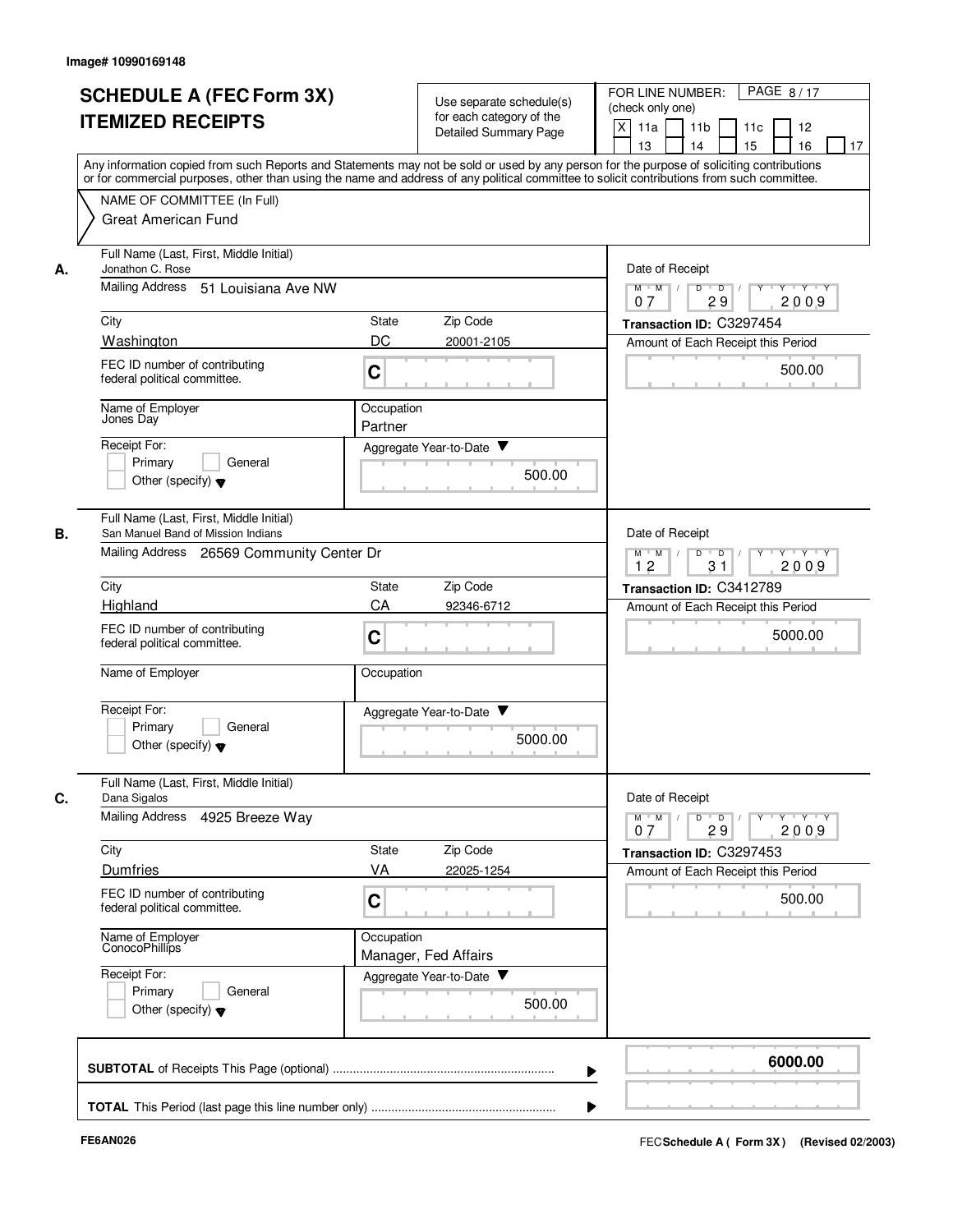**A.**

| <b>SCHEDULE A (FEC Form 3X)</b><br><b>ITEMIZED RECEIPTS</b>                                                                                                                                                                                                                             | Use separate schedule(s)<br>for each category of the<br><b>Detailed Summary Page</b> | PAGE 9/17<br>FOR LINE NUMBER:<br>(check only one)<br>X<br>11 <sub>b</sub><br>11c<br>12<br>11a<br>13<br>15<br>16<br>17<br>14 |
|-----------------------------------------------------------------------------------------------------------------------------------------------------------------------------------------------------------------------------------------------------------------------------------------|--------------------------------------------------------------------------------------|-----------------------------------------------------------------------------------------------------------------------------|
| Any information copied from such Reports and Statements may not be sold or used by any person for the purpose of soliciting contributions<br>or for commercial purposes, other than using the name and address of any political committee to solicit contributions from such committee. |                                                                                      |                                                                                                                             |
| NAME OF COMMITTEE (In Full)                                                                                                                                                                                                                                                             |                                                                                      |                                                                                                                             |
| Great American Fund                                                                                                                                                                                                                                                                     |                                                                                      |                                                                                                                             |
| Full Name (Last, First, Middle Initial)<br>Yocha Dehe Wintun Nation                                                                                                                                                                                                                     |                                                                                      | Date of Receipt                                                                                                             |
| Mailing Address<br>PO Box 18                                                                                                                                                                                                                                                            |                                                                                      | Y Y Y Y Y<br>$M$ $M$<br>D<br>D<br>12<br>3 <sub>1</sub><br>2009                                                              |
| City                                                                                                                                                                                                                                                                                    | Zip Code<br>State                                                                    | Transaction ID: C3412799                                                                                                    |
| <b>Brooks</b>                                                                                                                                                                                                                                                                           | CA<br>95606                                                                          | Amount of Each Receipt this Period                                                                                          |
| FEC ID number of contributing<br>federal political committee.                                                                                                                                                                                                                           | C                                                                                    | 5000.00                                                                                                                     |
| Name of Employer                                                                                                                                                                                                                                                                        | Occupation                                                                           |                                                                                                                             |
| Receipt For:<br>Primary<br>General<br>Other (specify) $\blacktriangledown$                                                                                                                                                                                                              | Aggregate Year-to-Date ▼<br>5000.00                                                  |                                                                                                                             |

|  | 5000.00  |
|--|----------|
|  | 18000.00 |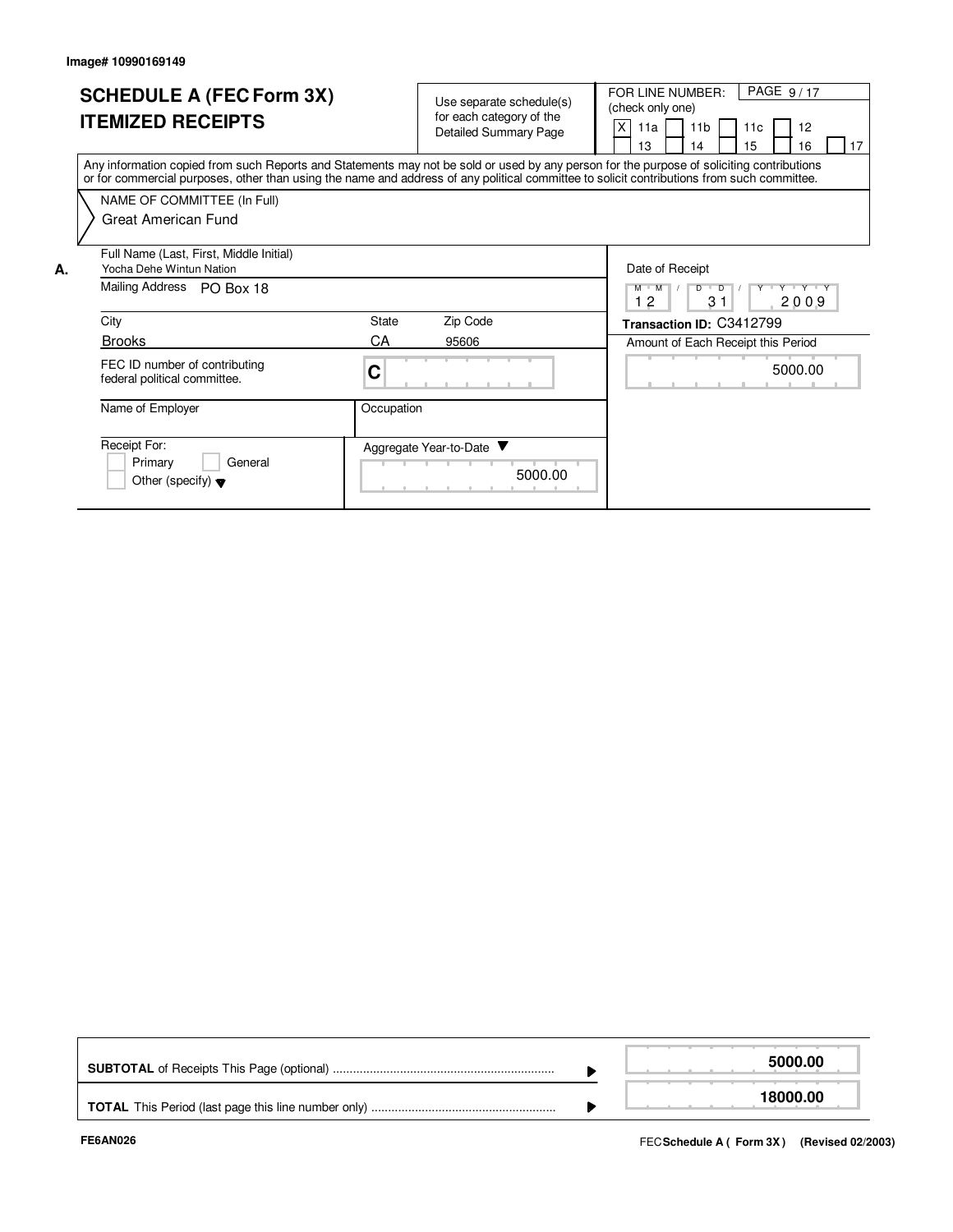|    | <b>SCHEDULE A (FEC Form 3X)</b>                                                                                                            |            | Use separate schedule(s) | PAGE 10/17<br>FOR LINE NUMBER:<br>(check only one)                                |
|----|--------------------------------------------------------------------------------------------------------------------------------------------|------------|--------------------------|-----------------------------------------------------------------------------------|
|    | <b>ITEMIZED RECEIPTS</b>                                                                                                                   |            | for each category of the | 11 <sub>b</sub><br>12                                                             |
|    |                                                                                                                                            |            | Detailed Summary Page    | 11a<br>м<br>11c<br>13<br>14<br>15<br>16<br>17                                     |
|    | Any information copied from such Reports and Statements may not be sold or used by any person for the purpose of soliciting contributions  |            |                          |                                                                                   |
|    | or for commercial purposes, other than using the name and address of any political committee to solicit contributions from such committee. |            |                          |                                                                                   |
|    | NAME OF COMMITTEE (In Full)                                                                                                                |            |                          |                                                                                   |
|    | Great American Fund                                                                                                                        |            |                          |                                                                                   |
|    |                                                                                                                                            |            |                          |                                                                                   |
|    | Full Name (Last, First, Middle Initial)                                                                                                    |            |                          |                                                                                   |
| А. | AMERICAN APPAREL AND FOOTWEAR ASSOCIATION PAC                                                                                              |            |                          | Date of Receipt                                                                   |
|    | Mailing Address 1601 NORTH STREET SUITE 1200                                                                                               |            |                          | Y Y Y Y<br>$M$ $M$ /<br>D<br>$\overline{D}$                                       |
|    |                                                                                                                                            |            |                          | 08<br>27<br>2009                                                                  |
|    | City                                                                                                                                       | State      | Zip Code                 | Transaction ID: C3309637                                                          |
|    | <b>ARLINGTON</b>                                                                                                                           | VA         | 22209                    | Amount of Each Receipt this Period                                                |
|    | FEC ID number of contributing                                                                                                              |            |                          | 1500.00                                                                           |
|    | federal political committee.                                                                                                               | C          | C00338442                |                                                                                   |
|    |                                                                                                                                            |            |                          |                                                                                   |
|    | Name of Employer                                                                                                                           | Occupation |                          |                                                                                   |
|    |                                                                                                                                            |            |                          |                                                                                   |
|    | Receipt For:<br>General                                                                                                                    |            | Aggregate Year-to-Date   |                                                                                   |
|    | Primary<br>Other (specify) $\blacktriangledown$                                                                                            |            | 1500.00                  |                                                                                   |
|    |                                                                                                                                            |            |                          |                                                                                   |
|    |                                                                                                                                            |            |                          |                                                                                   |
| В. | Full Name (Last, First, Middle Initial)<br>AMERICAN OPTOMETRIC ASSOCIATION POLITICAL ACTION C                                              |            |                          | Date of Receipt                                                                   |
|    | <b>Mailing Address</b><br>1505 Prince Street                                                                                               |            |                          | $D$ $D$ $I$<br>$Y \vdash Y \vdash Y$<br>$M$ $M$ /                                 |
|    | Suite 300                                                                                                                                  |            |                          | 23<br>2009<br>07                                                                  |
|    | City                                                                                                                                       | State      | Zip Code                 | Transaction ID: C3171624                                                          |
|    | Alexandria                                                                                                                                 | VA         | 22314                    | Amount of Each Receipt this Period                                                |
|    |                                                                                                                                            |            |                          |                                                                                   |
|    | FEC ID number of contributing<br>federal political committee.                                                                              | С          | C00024968                | 2500.00                                                                           |
|    |                                                                                                                                            |            |                          |                                                                                   |
|    | Name of Employer                                                                                                                           | Occupation |                          |                                                                                   |
|    |                                                                                                                                            |            |                          |                                                                                   |
|    | Receipt For:                                                                                                                               |            | Aggregate Year-to-Date   |                                                                                   |
|    | Primary<br>General                                                                                                                         |            | 2500.00                  |                                                                                   |
|    | Other (specify) $\blacktriangledown$                                                                                                       |            |                          |                                                                                   |
|    |                                                                                                                                            |            |                          |                                                                                   |
| C. | Full Name (Last, First, Middle Initial)<br>AT&T INC. FEDERAL POLITICAL ACTION COMMITTEE (AT&T                                              |            |                          | Date of Receipt                                                                   |
|    | Mailing Address<br>175 E. Houston Street                                                                                                   |            |                          | $M$ $M$ $M$<br>$D$ $D$ $I$<br>$Y - Y - Y - Y$<br>$Y$ <sup><math>\top</math></sup> |
|    | Room 7-A-50                                                                                                                                |            |                          | 2009<br>11<br>24                                                                  |
|    | City                                                                                                                                       | State      | Zip Code                 | Transaction ID: C3378621                                                          |
|    | <b>San Antonio</b>                                                                                                                         | ТX         | 78205                    | Amount of Each Receipt this Period                                                |
|    |                                                                                                                                            |            |                          |                                                                                   |
|    | FEC ID number of contributing<br>federal political committee.                                                                              | С          | C00109017                | 2500.00                                                                           |
|    |                                                                                                                                            |            |                          |                                                                                   |
|    | Name of Employer                                                                                                                           | Occupation |                          |                                                                                   |
|    |                                                                                                                                            |            |                          |                                                                                   |
|    | Receipt For:                                                                                                                               |            | Aggregate Year-to-Date   |                                                                                   |
|    | Primary<br>General                                                                                                                         |            | 2500.00                  |                                                                                   |
|    | Other (specify) $\blacktriangledown$                                                                                                       |            |                          |                                                                                   |
|    |                                                                                                                                            |            |                          |                                                                                   |
|    |                                                                                                                                            |            |                          | 6500.00                                                                           |
|    |                                                                                                                                            |            |                          |                                                                                   |
|    |                                                                                                                                            |            |                          |                                                                                   |
|    |                                                                                                                                            |            |                          |                                                                                   |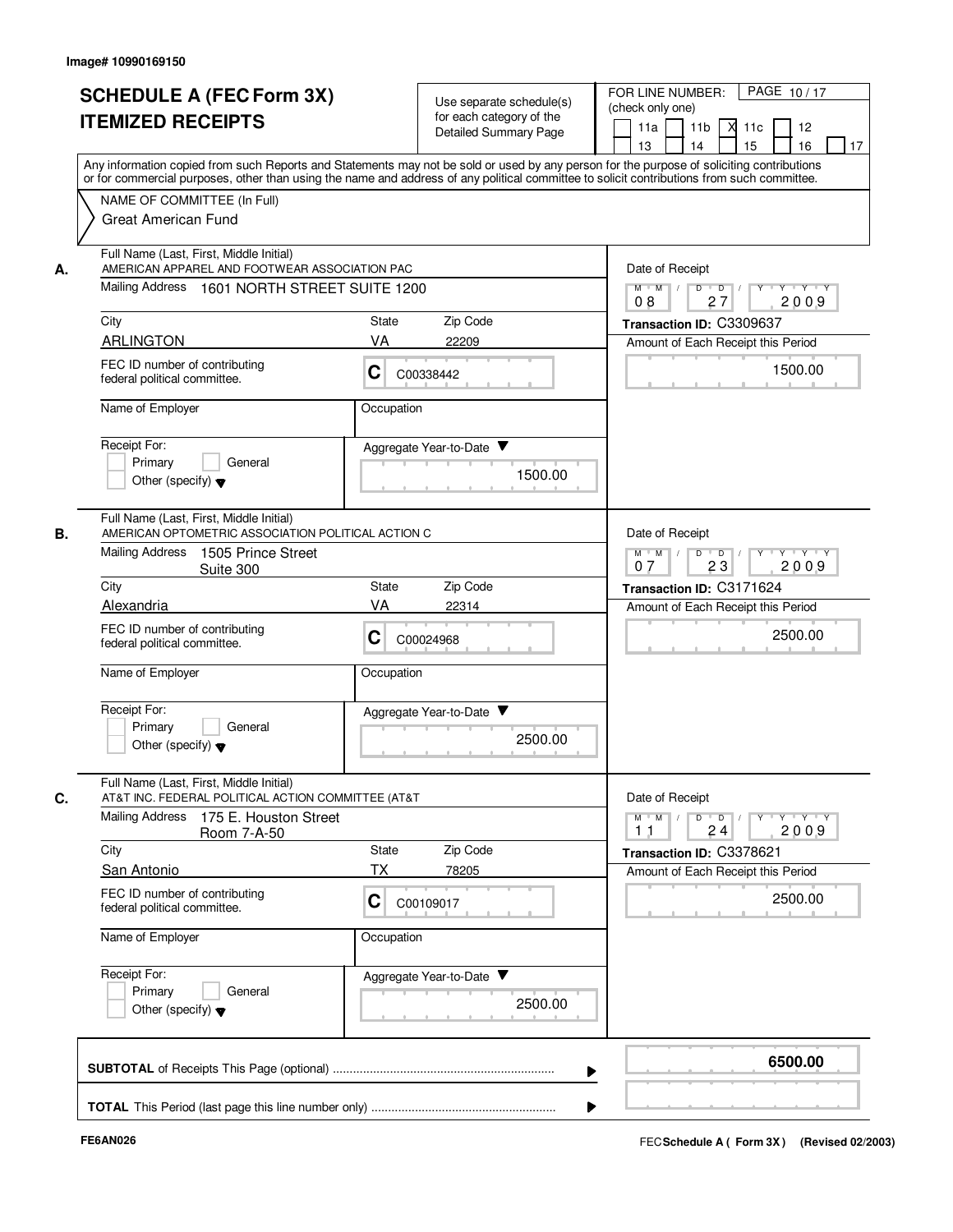| <b>SCHEDULE A (FEC Form 3X)</b><br><b>ITEMIZED RECEIPTS</b>                                         | Use separate schedule(s)<br>for each category of the<br>Detailed Summary Page                                                                                                                                                                                                           | PAGE 11/17<br>FOR LINE NUMBER:<br>(check only one)<br>11a<br>11 <sub>b</sub><br>$X$ 11 $c$<br>12<br>15<br>16<br>13<br>14<br>17 |  |
|-----------------------------------------------------------------------------------------------------|-----------------------------------------------------------------------------------------------------------------------------------------------------------------------------------------------------------------------------------------------------------------------------------------|--------------------------------------------------------------------------------------------------------------------------------|--|
| NAME OF COMMITTEE (In Full)                                                                         | Any information copied from such Reports and Statements may not be sold or used by any person for the purpose of soliciting contributions<br>or for commercial purposes, other than using the name and address of any political committee to solicit contributions from such committee. |                                                                                                                                |  |
| <b>Great American Fund</b>                                                                          |                                                                                                                                                                                                                                                                                         |                                                                                                                                |  |
| Full Name (Last, First, Middle Initial)<br>А.                                                       | HOME DEPOT INC. POLITICAL ACTION COMMITTEE. THE                                                                                                                                                                                                                                         |                                                                                                                                |  |
| Mailing Address<br>101 Constitution Ave. NW<br>Suite 800 West                                       |                                                                                                                                                                                                                                                                                         | $M$ $M$<br>$D$ $D$<br>$Y - Y - Y$<br>2009<br>08<br>10                                                                          |  |
| City                                                                                                | Zip Code<br>State                                                                                                                                                                                                                                                                       | Transaction ID: C3352692                                                                                                       |  |
| Washington<br>FEC ID number of contributing<br>federal political committee.                         | DC<br>20001<br>C<br>C00284885                                                                                                                                                                                                                                                           | Amount of Each Receipt this Period<br>1500.00                                                                                  |  |
| Name of Employer                                                                                    | Occupation                                                                                                                                                                                                                                                                              |                                                                                                                                |  |
| Receipt For:<br>2009<br>$X$ Primary<br>General<br>Other (specify) $\blacktriangledown$              | Aggregate Year-to-Date<br>1500.00                                                                                                                                                                                                                                                       |                                                                                                                                |  |
| Full Name (Last, First, Middle Initial)<br>В.<br>KOCH INDUSTRIES INC POLITICAL ACTION COMMITTEE (KO |                                                                                                                                                                                                                                                                                         | Date of Receipt                                                                                                                |  |
| <b>Mailing Address</b><br>600 14th Street, NW<br>Suite 800                                          |                                                                                                                                                                                                                                                                                         | $M$ M<br>D<br>$\overline{D}$<br>$\cdots$ Y $\cdots$ Y<br>2009<br>12<br>09                                                      |  |
| City                                                                                                | Zip Code<br>State<br>DC                                                                                                                                                                                                                                                                 | Transaction ID: C3392241                                                                                                       |  |
| Washington<br>FEC ID number of contributing<br>federal political committee.                         | 20005<br>C<br>C00236489                                                                                                                                                                                                                                                                 | Amount of Each Receipt this Period<br>5000.00                                                                                  |  |
| Name of Employer                                                                                    | Occupation                                                                                                                                                                                                                                                                              |                                                                                                                                |  |
| Receipt For:<br>Primary<br>General<br>Other (specify) $\blacktriangledown$                          | Aggregate Year-to-Date<br>5000.00                                                                                                                                                                                                                                                       |                                                                                                                                |  |
| Full Name (Last, First, Middle Initial)<br>NATIONAL ASSOCIATION OF MUTUAL INSURANCE COMPANIES<br>C. |                                                                                                                                                                                                                                                                                         | Date of Receipt                                                                                                                |  |
| Mailing Address<br>3601 Vincennes Road<br>PO Box 68700                                              |                                                                                                                                                                                                                                                                                         | $Y + Y + Y$<br>$M$ $M$<br>02<br>2009<br>11                                                                                     |  |
| City<br>Indianapolis                                                                                | Zip Code<br>State<br>IN<br>46268                                                                                                                                                                                                                                                        | Transaction ID: C3359490<br>Amount of Each Receipt this Period                                                                 |  |
| FEC ID number of contributing<br>federal political committee.                                       | С<br>C00170258                                                                                                                                                                                                                                                                          | 1500.00                                                                                                                        |  |
| Name of Employer                                                                                    | Occupation                                                                                                                                                                                                                                                                              |                                                                                                                                |  |
| Receipt For:<br>Primary<br>General<br>Other (specify) $\blacktriangledown$                          | Aggregate Year-to-Date<br>1500.00                                                                                                                                                                                                                                                       |                                                                                                                                |  |
|                                                                                                     |                                                                                                                                                                                                                                                                                         | 8000.00                                                                                                                        |  |
|                                                                                                     |                                                                                                                                                                                                                                                                                         |                                                                                                                                |  |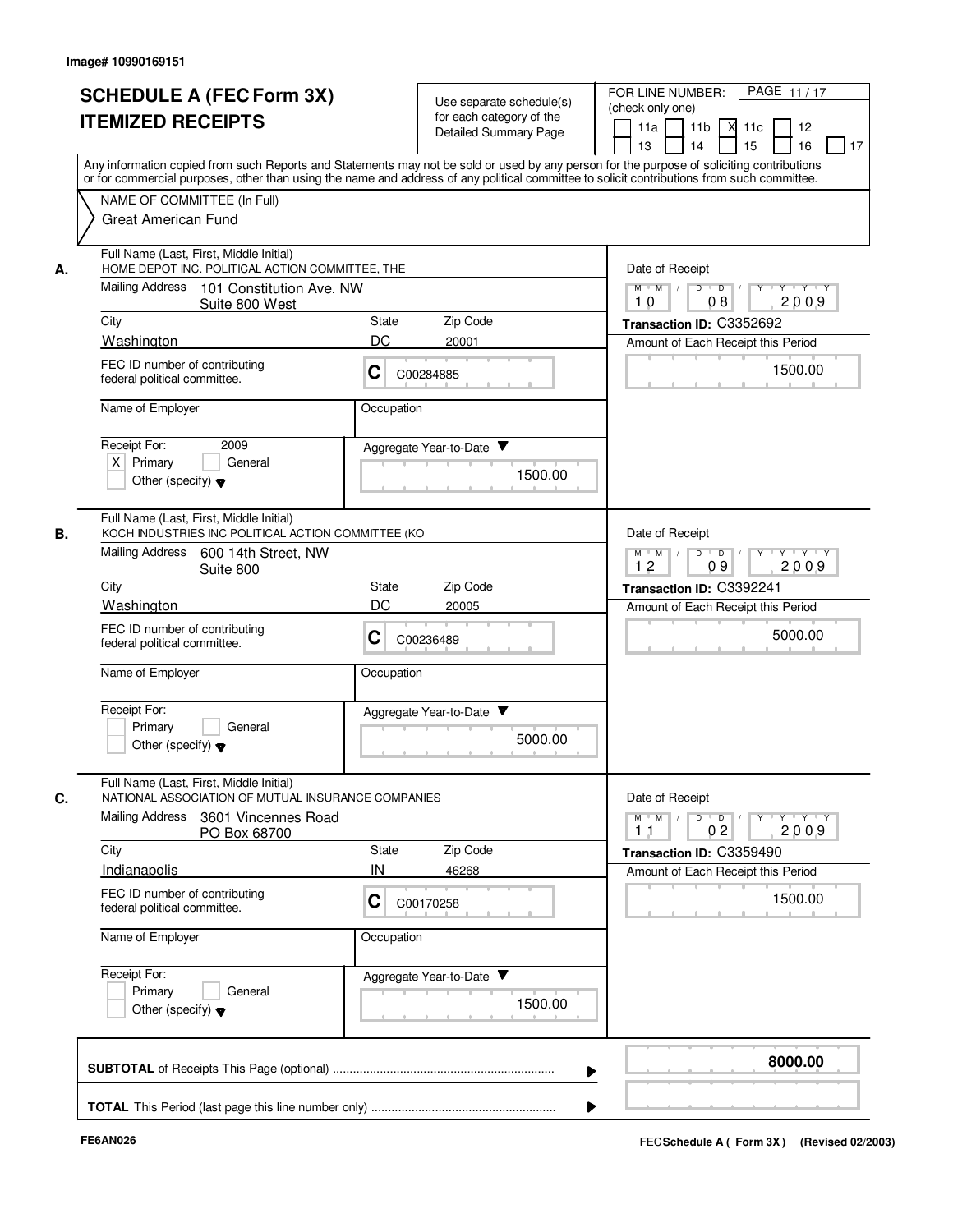| <b>SCHEDULE A (FEC Form 3X)</b><br><b>ITEMIZED RECEIPTS</b>                                                                                                                                                                                                                                                                                                                  | Use separate schedule(s)<br>for each category of the<br><b>Detailed Summary Page</b>                                                                                                                                                                                                    | PAGE 12/17<br>FOR LINE NUMBER:<br>(check only one)<br>11a<br>11 <sub>b</sub><br>$X$ 11 $c$<br>12<br>15<br>16<br>13<br>14<br>17                                                        |
|------------------------------------------------------------------------------------------------------------------------------------------------------------------------------------------------------------------------------------------------------------------------------------------------------------------------------------------------------------------------------|-----------------------------------------------------------------------------------------------------------------------------------------------------------------------------------------------------------------------------------------------------------------------------------------|---------------------------------------------------------------------------------------------------------------------------------------------------------------------------------------|
| NAME OF COMMITTEE (In Full)<br><b>Great American Fund</b>                                                                                                                                                                                                                                                                                                                    | Any information copied from such Reports and Statements may not be sold or used by any person for the purpose of soliciting contributions<br>or for commercial purposes, other than using the name and address of any political committee to solicit contributions from such committee. |                                                                                                                                                                                       |
| Full Name (Last, First, Middle Initial)<br>SANDLER TRAVIS AND ROSENBERG P.A. POLITICAL ACTION<br>А.<br>Mailing Address<br>5200 Blue Lagoon Drive<br>Suite 600<br>City<br>Miami<br>FEC ID number of contributing<br>federal political committee.                                                                                                                              | State<br>Zip Code<br>FL<br>33026<br>С<br>C00409250                                                                                                                                                                                                                                      | Date of Receipt<br>$M$ $M$<br>$D$ $D$<br>$Y - Y - Y$<br>2009<br>07<br>08<br>Transaction ID: C3300616<br>Amount of Each Receipt this Period<br>1500.00                                 |
| Name of Employer<br>Receipt For:<br>Primary<br>General<br>Other (specify) $\blacktriangledown$                                                                                                                                                                                                                                                                               | Occupation<br>Aggregate Year-to-Date<br>1500.00                                                                                                                                                                                                                                         |                                                                                                                                                                                       |
| Full Name (Last, First, Middle Initial)<br>В.<br>SMITHKLINE BEECHAM CORP. PAC (GLAXOSMITHKLINE PAC)<br>Mailing Address<br>Five Moore Drive P.O. Box 13358<br>P.O. Box 13358<br>City<br>Res. Triangle Park<br>FEC ID number of contributing<br>federal political committee.<br>Name of Employer<br>Receipt For:<br>Primary<br>General<br>Other (specify) $\blacktriangledown$ | Zip Code<br><b>State</b><br><b>NC</b><br>27709<br>C<br>C00199703<br>Occupation<br>Aggregate Year-to-Date ▼<br>1500.00                                                                                                                                                                   | Date of Receipt<br>$M$ M<br>D<br>$\overline{D}$<br>$\sqrt{ }$<br>Y Y Y Y<br>2009<br>10<br>0 <sub>1</sub><br>Transaction ID: C3352694<br>Amount of Each Receipt this Period<br>1500.00 |
| Full Name (Last, First, Middle Initial)<br>WAL-MART STORES INC. PAC FOR RESPONSIBLE GOVERNMEN<br>C.<br>Mailing Address 702 S.W. 8th Street<br>City<br>Bentonville<br>FEC ID number of contributing<br>federal political committee.<br>Name of Employer<br>Receipt For:<br>Primary<br>General<br>Other (specify) $\blacktriangledown$                                         | State<br>Zip Code<br>AR<br>72716<br>С<br>C00093054<br>Occupation<br>Aggregate Year-to-Date<br>2500.00                                                                                                                                                                                   | Date of Receipt<br>$Y + Y + Y$<br>$M$ $M$<br>$D$ $D$ $I$<br>$\Gamma Y$<br>29<br>2009<br>07<br>Transaction ID: C3297456<br>Amount of Each Receipt this Period<br>2500.00               |
|                                                                                                                                                                                                                                                                                                                                                                              |                                                                                                                                                                                                                                                                                         | 5500.00                                                                                                                                                                               |
|                                                                                                                                                                                                                                                                                                                                                                              |                                                                                                                                                                                                                                                                                         | 20000.00                                                                                                                                                                              |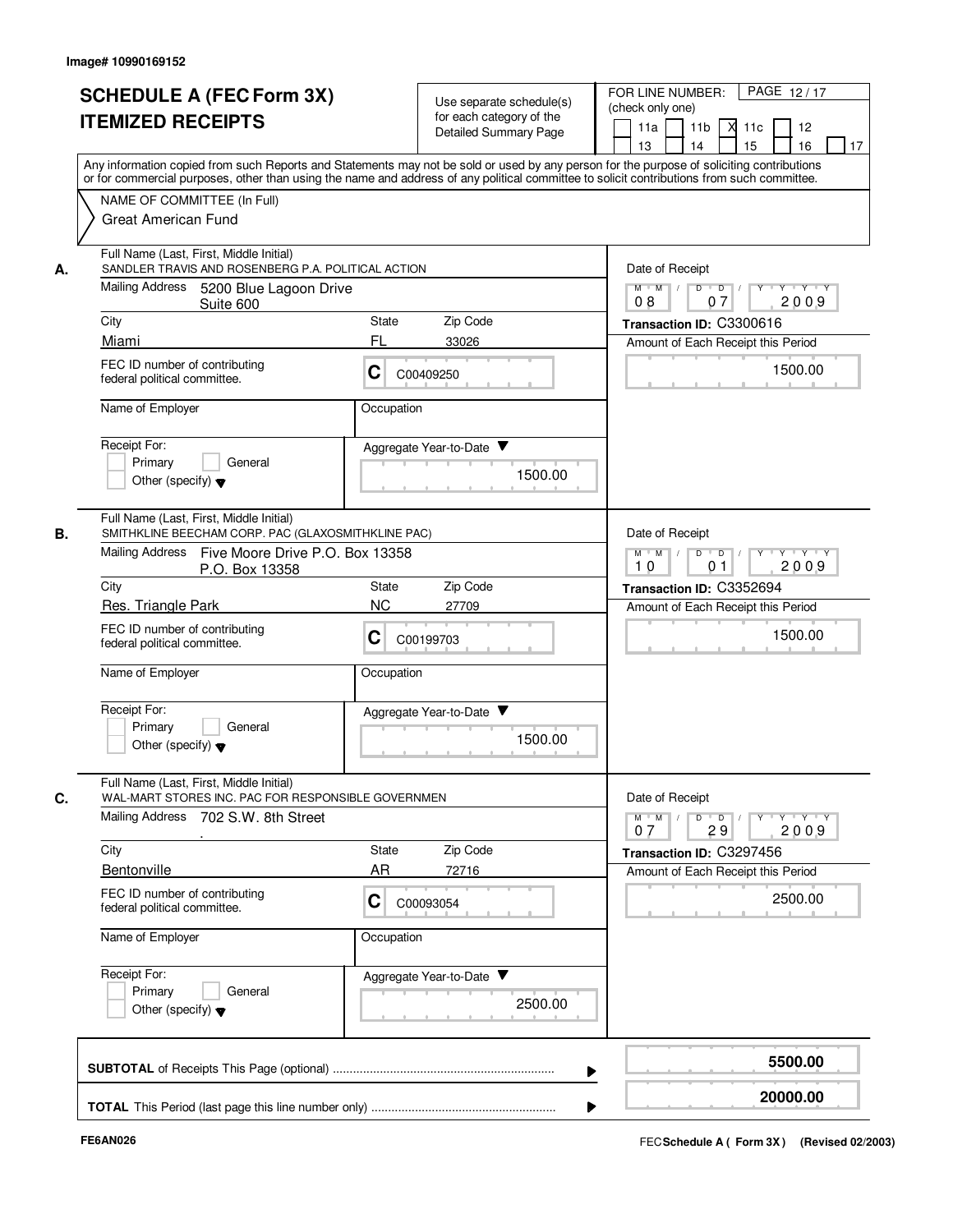| <b>SCHEDULE B (FEC Form 3X)</b>                                                                                                                                                                                                                                                                                       | Use separate schedule(s)                                                        |                   |                       | FOR LINE NUMBER:<br>PAGE 13/17<br>(check only one) |   |                                                 |                 |           |  |          |  |                       |  |  |
|-----------------------------------------------------------------------------------------------------------------------------------------------------------------------------------------------------------------------------------------------------------------------------------------------------------------------|---------------------------------------------------------------------------------|-------------------|-----------------------|----------------------------------------------------|---|-------------------------------------------------|-----------------|-----------|--|----------|--|-----------------------|--|--|
| <b>ITEMIZED DISBURSEMENTS</b>                                                                                                                                                                                                                                                                                         | for each category of the<br><b>Detailed Summary Page</b>                        | X                 | 21 <sub>b</sub><br>27 | 22<br>28a                                          |   | 23<br>28 <sub>b</sub>                           |                 | 24<br>28c |  | 25<br>29 |  | 26<br>30 <sub>b</sub> |  |  |
| Any Information copied from such Reports and Statements may not be sold or used by any person for the purpose of soliciting contributions<br>or for commercial purposes, other than using the name and address of any political committee to solicit contributions from such committee<br>NAME OF COMMITTEE (In Full) |                                                                                 |                   |                       |                                                    |   |                                                 |                 |           |  |          |  |                       |  |  |
| <b>Great American Fund</b>                                                                                                                                                                                                                                                                                            |                                                                                 |                   |                       |                                                    |   |                                                 |                 |           |  |          |  |                       |  |  |
| Full Name (Last, First, Middle Initial)<br><b>Molly Allen Associates</b>                                                                                                                                                                                                                                              |                                                                                 |                   |                       |                                                    |   | Transaction ID: D7<br>Date of Disbursement      |                 |           |  |          |  |                       |  |  |
| <b>Mailing Address</b><br>1405 Woodman Avenue                                                                                                                                                                                                                                                                         |                                                                                 |                   |                       | 07                                                 | M | D                                               | 000             |           |  | 2009     |  |                       |  |  |
| City<br><b>Silver Spring</b>                                                                                                                                                                                                                                                                                          | Zip Code<br>State<br><b>MD</b><br>20902                                         |                   |                       |                                                    |   | Amount of Each Disbursement this Period         |                 |           |  |          |  |                       |  |  |
| Purpose of Disbursement<br>Generic Fundraising consulting fee                                                                                                                                                                                                                                                         |                                                                                 |                   |                       |                                                    |   |                                                 |                 |           |  | 500.00   |  |                       |  |  |
| <b>Candidate Name</b>                                                                                                                                                                                                                                                                                                 |                                                                                 | Category/<br>Type |                       |                                                    |   |                                                 |                 |           |  |          |  |                       |  |  |
| Office Sought:<br>House<br>Senate<br>President<br>District:<br>State:                                                                                                                                                                                                                                                 | Disbursement For:<br>Primary<br>General<br>Other (specify) $\blacktriangledown$ |                   |                       |                                                    |   |                                                 |                 |           |  |          |  |                       |  |  |
| Full Name (Last, First, Middle Initial)<br><b>Molly Allen Associates</b>                                                                                                                                                                                                                                              |                                                                                 |                   |                       |                                                    |   | Transaction ID: D220760<br>Date of Disbursement |                 |           |  |          |  |                       |  |  |
| <b>Mailing Address</b><br>1405 Woodman Avenue                                                                                                                                                                                                                                                                         |                                                                                 |                   |                       | $\overline{0}^{\overline{M}}$                      | M | D                                               | $0\overline{3}$ |           |  | 2009     |  |                       |  |  |
| City<br><b>Silver Spring</b>                                                                                                                                                                                                                                                                                          | Zip Code<br>State<br><b>MD</b><br>20902                                         |                   |                       |                                                    |   | Amount of Each Disbursement this Period         |                 |           |  |          |  |                       |  |  |
| Purpose of Disbursement<br>Generic fundraising consulting fee                                                                                                                                                                                                                                                         |                                                                                 |                   |                       |                                                    |   |                                                 |                 |           |  | 500.00   |  |                       |  |  |
| <b>Candidate Name</b>                                                                                                                                                                                                                                                                                                 |                                                                                 | Category/<br>Type |                       |                                                    |   |                                                 |                 |           |  |          |  |                       |  |  |
| Office Sought:<br>House<br>Senate<br>President<br>District:<br>State:                                                                                                                                                                                                                                                 | Disbursement For:<br>Primary<br>General<br>Other (specify) $\blacktriangledown$ |                   |                       |                                                    |   |                                                 |                 |           |  |          |  |                       |  |  |
| Full Name (Last, First, Middle Initial)<br><b>Molly Allen Associates</b>                                                                                                                                                                                                                                              |                                                                                 |                   |                       |                                                    |   | Transaction ID: D222476<br>Date of Disbursement |                 |           |  |          |  |                       |  |  |
| <b>Mailing Address</b><br>1405 Woodman Avenue                                                                                                                                                                                                                                                                         |                                                                                 |                   |                       | М<br>09                                            | M | D                                               | 08              |           |  | 2009     |  |                       |  |  |
| City<br><b>Silver Spring</b>                                                                                                                                                                                                                                                                                          | Zip Code<br>State<br><b>MD</b><br>20902                                         |                   |                       |                                                    |   | Amount of Each Disbursement this Period         |                 |           |  |          |  |                       |  |  |
| Purpose of Disbursement<br>Generic fundraising consulting fee                                                                                                                                                                                                                                                         |                                                                                 |                   |                       |                                                    |   |                                                 |                 |           |  | 500.00   |  |                       |  |  |
| <b>Candidate Name</b>                                                                                                                                                                                                                                                                                                 |                                                                                 | Category/<br>Type |                       |                                                    |   |                                                 |                 |           |  |          |  |                       |  |  |
| Office Sought:<br>House<br>Senate<br>President<br>District:<br>State:                                                                                                                                                                                                                                                 | Disbursement For:<br>Primary<br>General<br>Other (specify) $\blacktriangledown$ |                   |                       |                                                    |   |                                                 |                 |           |  |          |  |                       |  |  |
|                                                                                                                                                                                                                                                                                                                       |                                                                                 |                   | ▶                     |                                                    |   |                                                 |                 |           |  | 1500.00  |  |                       |  |  |
|                                                                                                                                                                                                                                                                                                                       |                                                                                 |                   | ▶                     |                                                    |   |                                                 |                 |           |  |          |  |                       |  |  |
| <b>FE6AN026</b>                                                                                                                                                                                                                                                                                                       |                                                                                 |                   |                       |                                                    |   | FEC Schedule B ( Form 3X) (Revised 02/2003)     |                 |           |  |          |  |                       |  |  |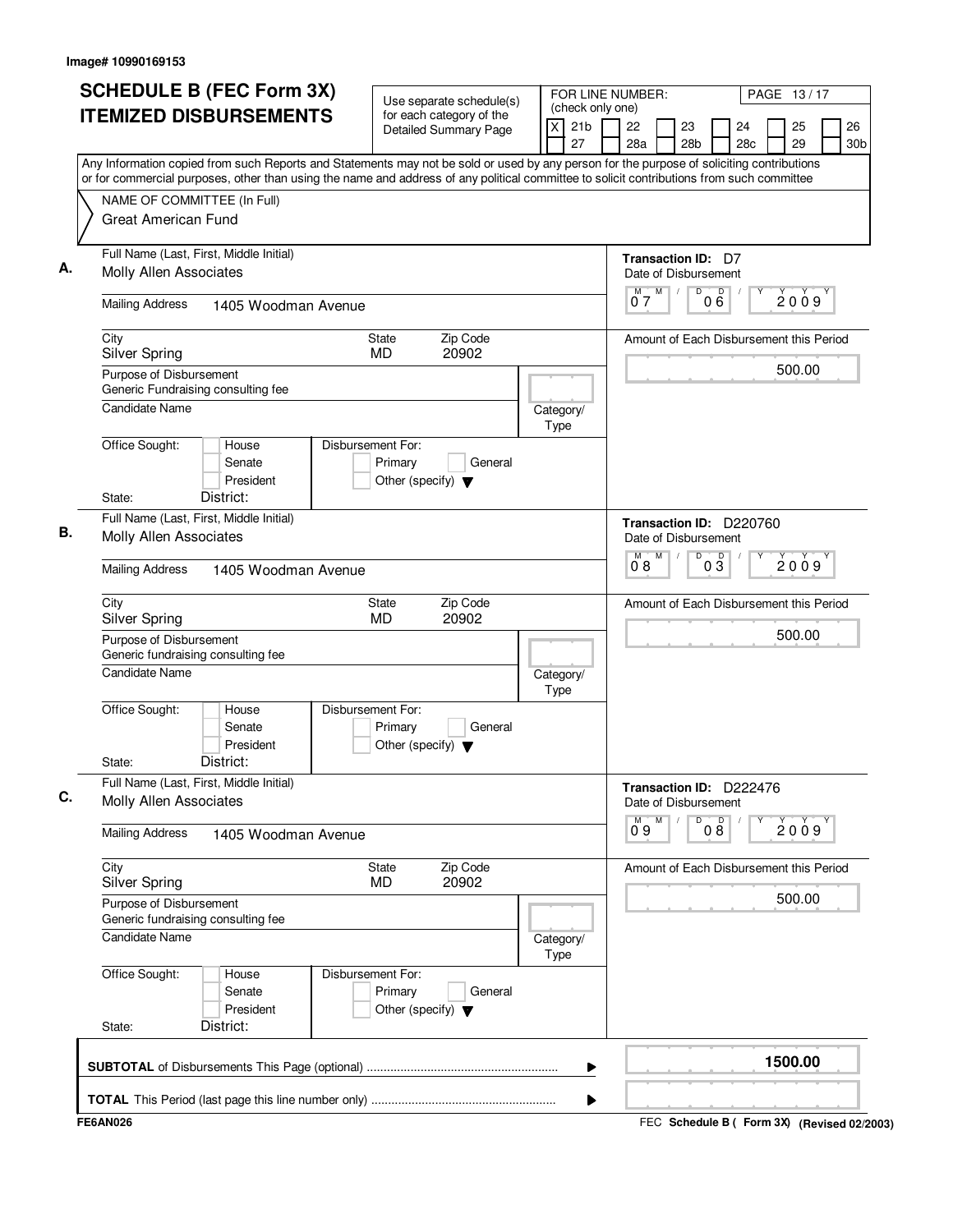| <b>SCHEDULE B (FEC Form 3X)</b>                                                                                                                                                                                                                                                        | Use separate schedule(s)                                                        |                   |                       | FOR LINE NUMBER:<br>PAGE 14/17<br>(check only one) |                     |   |                                                 |                 |           |  |          |      |                       |  |
|----------------------------------------------------------------------------------------------------------------------------------------------------------------------------------------------------------------------------------------------------------------------------------------|---------------------------------------------------------------------------------|-------------------|-----------------------|----------------------------------------------------|---------------------|---|-------------------------------------------------|-----------------|-----------|--|----------|------|-----------------------|--|
| <b>ITEMIZED DISBURSEMENTS</b>                                                                                                                                                                                                                                                          | for each category of the<br><b>Detailed Summary Page</b>                        | X                 | 21 <sub>b</sub><br>27 |                                                    | 22<br>28a           |   | 23<br>28 <sub>b</sub>                           |                 | 24<br>28c |  | 25<br>29 |      | 26<br>30 <sub>b</sub> |  |
| Any Information copied from such Reports and Statements may not be sold or used by any person for the purpose of soliciting contributions<br>or for commercial purposes, other than using the name and address of any political committee to solicit contributions from such committee |                                                                                 |                   |                       |                                                    |                     |   |                                                 |                 |           |  |          |      |                       |  |
| NAME OF COMMITTEE (In Full)<br><b>Great American Fund</b>                                                                                                                                                                                                                              |                                                                                 |                   |                       |                                                    |                     |   |                                                 |                 |           |  |          |      |                       |  |
| Full Name (Last, First, Middle Initial)<br><b>Molly Allen Associates</b>                                                                                                                                                                                                               |                                                                                 |                   |                       |                                                    |                     |   | Transaction ID: D227951<br>Date of Disbursement |                 |           |  |          |      |                       |  |
| <b>Mailing Address</b><br>1405 Woodman Avenue                                                                                                                                                                                                                                          |                                                                                 |                   |                       |                                                    | M<br>10             | M | D                                               | $0\overline{5}$ |           |  |          | 2009 |                       |  |
| City<br><b>Silver Spring</b>                                                                                                                                                                                                                                                           | Zip Code<br>State<br><b>MD</b><br>20902                                         |                   |                       |                                                    |                     |   | Amount of Each Disbursement this Period         |                 |           |  |          |      |                       |  |
| Purpose of Disbursement<br>Generic fundraising consulting fee                                                                                                                                                                                                                          |                                                                                 |                   |                       |                                                    |                     |   |                                                 |                 |           |  | 500.00   |      |                       |  |
| <b>Candidate Name</b>                                                                                                                                                                                                                                                                  |                                                                                 | Category/<br>Type |                       |                                                    |                     |   |                                                 |                 |           |  |          |      |                       |  |
| Office Sought:<br>House<br>Senate<br>President<br>District:<br>State:                                                                                                                                                                                                                  | Disbursement For:<br>Primary<br>General<br>Other (specify) $\blacktriangledown$ |                   |                       |                                                    |                     |   |                                                 |                 |           |  |          |      |                       |  |
| Full Name (Last, First, Middle Initial)                                                                                                                                                                                                                                                |                                                                                 |                   |                       |                                                    |                     |   | Transaction ID: D229714                         |                 |           |  |          |      |                       |  |
| <b>Molly Allen Associates</b><br><b>Mailing Address</b><br>1405 Woodman Avenue                                                                                                                                                                                                         |                                                                                 |                   |                       |                                                    | M<br>11             | M | Date of Disbursement<br>D                       | $0\overline{3}$ |           |  | 2009     |      |                       |  |
|                                                                                                                                                                                                                                                                                        |                                                                                 |                   |                       |                                                    |                     |   |                                                 |                 |           |  |          |      |                       |  |
| City<br><b>Silver Spring</b>                                                                                                                                                                                                                                                           | Zip Code<br>State<br><b>MD</b><br>20902                                         |                   |                       |                                                    |                     |   | Amount of Each Disbursement this Period         |                 |           |  |          |      |                       |  |
| Purpose of Disbursement<br>Generic fundraising consulting fee                                                                                                                                                                                                                          |                                                                                 |                   |                       |                                                    |                     |   |                                                 |                 |           |  | 500.00   |      |                       |  |
| <b>Candidate Name</b>                                                                                                                                                                                                                                                                  |                                                                                 | Category/<br>Type |                       |                                                    |                     |   |                                                 |                 |           |  |          |      |                       |  |
| Office Sought:<br>House<br>Senate<br>President<br>District:<br>State:                                                                                                                                                                                                                  | Disbursement For:<br>Primary<br>General<br>Other (specify) $\blacktriangledown$ |                   |                       |                                                    |                     |   |                                                 |                 |           |  |          |      |                       |  |
| Full Name (Last, First, Middle Initial)<br><b>Molly Allen Associates</b>                                                                                                                                                                                                               |                                                                                 |                   |                       |                                                    |                     |   | Transaction ID: D231212<br>Date of Disbursement |                 |           |  |          |      |                       |  |
| <b>Mailing Address</b><br>1405 Woodman Avenue                                                                                                                                                                                                                                          |                                                                                 |                   |                       |                                                    | M<br>$1^{\degree}2$ | M | D                                               | 0 <sup>0</sup>  |           |  |          | 2009 |                       |  |
| City<br><b>Silver Spring</b>                                                                                                                                                                                                                                                           | Zip Code<br>State<br><b>MD</b><br>20902                                         |                   |                       |                                                    |                     |   | Amount of Each Disbursement this Period         |                 |           |  |          |      |                       |  |
| Purpose of Disbursement<br>Generic fundraising consulting fee                                                                                                                                                                                                                          |                                                                                 |                   |                       |                                                    |                     |   |                                                 |                 |           |  | 500.00   |      |                       |  |
| <b>Candidate Name</b>                                                                                                                                                                                                                                                                  |                                                                                 | Category/<br>Type |                       |                                                    |                     |   |                                                 |                 |           |  |          |      |                       |  |
| Office Sought:<br>House<br>Senate<br>President<br>District:<br>State:                                                                                                                                                                                                                  | Disbursement For:<br>Primary<br>General<br>Other (specify) $\blacktriangledown$ |                   |                       |                                                    |                     |   |                                                 |                 |           |  |          |      |                       |  |
|                                                                                                                                                                                                                                                                                        |                                                                                 |                   | ▶                     |                                                    |                     |   |                                                 |                 |           |  | 1500.00  |      |                       |  |
|                                                                                                                                                                                                                                                                                        |                                                                                 |                   | ▶                     |                                                    |                     |   |                                                 |                 |           |  |          |      |                       |  |
| <b>FE6AN026</b>                                                                                                                                                                                                                                                                        |                                                                                 |                   |                       |                                                    |                     |   | FEC Schedule B ( Form 3X) (Revised 02/2003)     |                 |           |  |          |      |                       |  |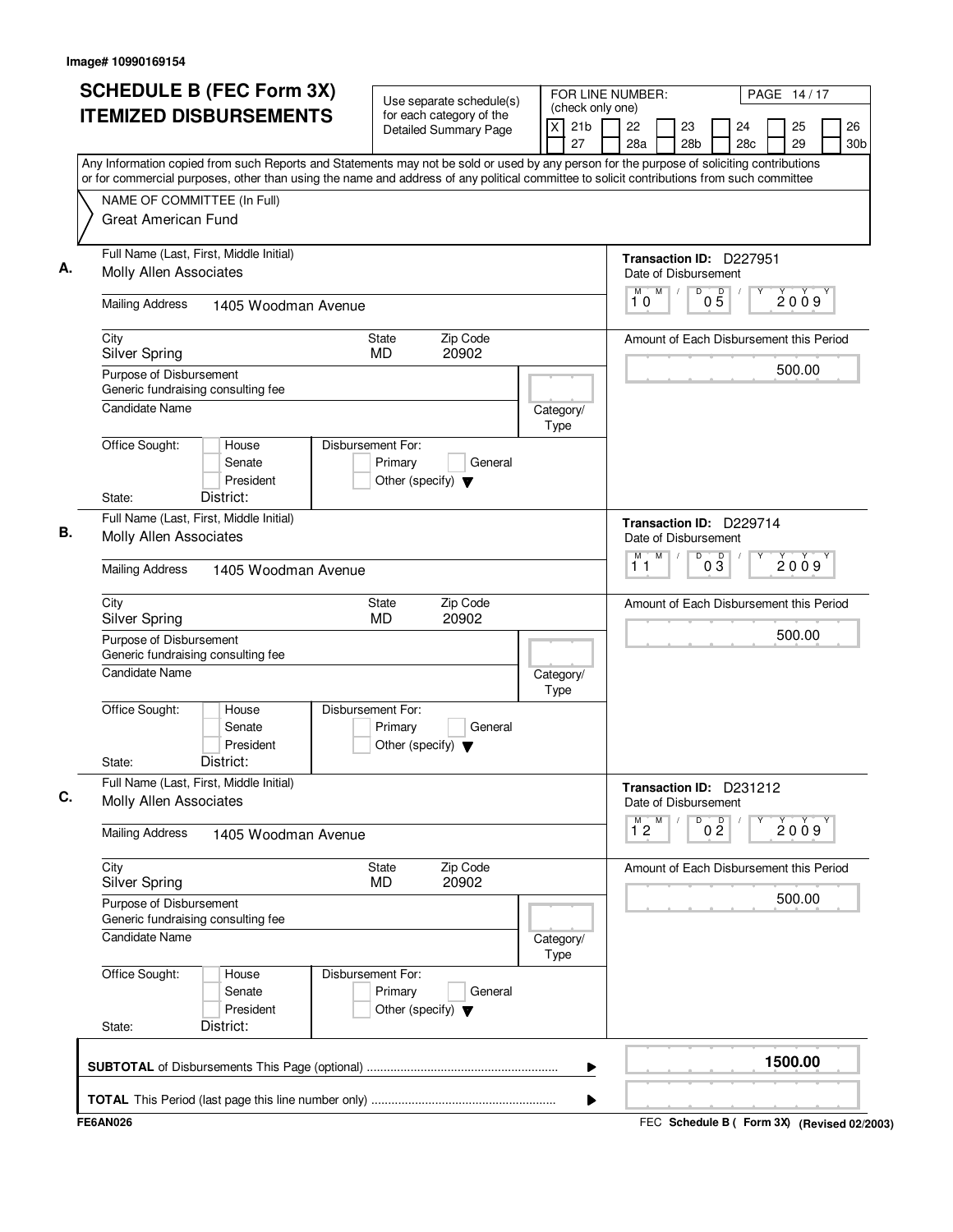| <b>SCHEDULE B (FEC Form 3X)</b>                                                                                                                                                                                                                                                        | Use separate schedule(s)                                                        | FOR LINE NUMBER:                               | PAGE 15/17                                      |                       |           |          |  |                       |
|----------------------------------------------------------------------------------------------------------------------------------------------------------------------------------------------------------------------------------------------------------------------------------------|---------------------------------------------------------------------------------|------------------------------------------------|-------------------------------------------------|-----------------------|-----------|----------|--|-----------------------|
| <b>ITEMIZED DISBURSEMENTS</b>                                                                                                                                                                                                                                                          | for each category of the<br><b>Detailed Summary Page</b>                        | (check only one)<br>21 <sub>b</sub><br>X<br>27 | 22<br>28a                                       | 23<br>28 <sub>b</sub> | 24<br>28c | 25<br>29 |  | 26<br>30 <sub>b</sub> |
| Any Information copied from such Reports and Statements may not be sold or used by any person for the purpose of soliciting contributions<br>or for commercial purposes, other than using the name and address of any political committee to solicit contributions from such committee |                                                                                 |                                                |                                                 |                       |           |          |  |                       |
| NAME OF COMMITTEE (In Full)                                                                                                                                                                                                                                                            |                                                                                 |                                                |                                                 |                       |           |          |  |                       |
| <b>Great American Fund</b>                                                                                                                                                                                                                                                             |                                                                                 |                                                |                                                 |                       |           |          |  |                       |
| Full Name (Last, First, Middle Initial)<br>NGP Software, Inc.                                                                                                                                                                                                                          | Transaction ID: D237436<br>Date of Disbursement                                 |                                                |                                                 |                       |           |          |  |                       |
| <b>Mailing Address</b><br>1101 Vermont Avenue, NW Suite 710                                                                                                                                                                                                                            |                                                                                 |                                                | M<br>$\overline{0}^M$ 7                         | D<br>$2\overline{3}$  |           | 2009     |  |                       |
| City<br>Washington                                                                                                                                                                                                                                                                     | Zip Code<br>State<br>20005<br>DC                                                |                                                | Amount of Each Disbursement this Period         |                       |           |          |  |                       |
| Purpose of Disbursement                                                                                                                                                                                                                                                                |                                                                                 |                                                |                                                 |                       |           | 1200.00  |  |                       |
| Software                                                                                                                                                                                                                                                                               |                                                                                 |                                                |                                                 |                       |           |          |  |                       |
| <b>Candidate Name</b>                                                                                                                                                                                                                                                                  |                                                                                 | Category/<br>Type                              |                                                 |                       |           |          |  |                       |
| Office Sought:<br>House<br>Senate<br>President<br>District:<br>State:                                                                                                                                                                                                                  | Disbursement For:<br>Primary<br>General<br>Other (specify) $\blacktriangledown$ |                                                |                                                 |                       |           |          |  |                       |
| Full Name (Last, First, Middle Initial)                                                                                                                                                                                                                                                |                                                                                 |                                                |                                                 |                       |           |          |  |                       |
| <b>Molly Allen Associates</b>                                                                                                                                                                                                                                                          |                                                                                 |                                                | Transaction ID: D220761<br>Date of Disbursement |                       |           |          |  |                       |
| <b>Mailing Address</b><br>1405 Woodman Avenue                                                                                                                                                                                                                                          |                                                                                 |                                                | M<br>M<br>08                                    | D<br>$0\overline{3}$  |           | 2009     |  |                       |
| City<br><b>Silver Spring</b>                                                                                                                                                                                                                                                           | Zip Code<br>State<br><b>MD</b><br>20902                                         |                                                | Amount of Each Disbursement this Period         |                       |           |          |  |                       |
| Purpose of Disbursement<br>Generic fundraising/Catering                                                                                                                                                                                                                                |                                                                                 |                                                |                                                 |                       | 2523.25   |          |  |                       |
| <b>Candidate Name</b>                                                                                                                                                                                                                                                                  |                                                                                 | Category/<br>Type                              |                                                 |                       |           |          |  |                       |
| Office Sought:<br>House<br>Senate<br>President<br>District:<br>State:                                                                                                                                                                                                                  | Disbursement For:<br>Primary<br>General<br>Other (specify) $\blacktriangledown$ |                                                |                                                 |                       |           |          |  |                       |
| Full Name (Last, First, Middle Initial)<br><b>Brasserie Beck</b>                                                                                                                                                                                                                       |                                                                                 |                                                | Transaction ID: D220762<br>Date of Disbursement |                       |           |          |  |                       |
| <b>Mailing Address</b><br>1101 K Street, NW                                                                                                                                                                                                                                            |                                                                                 |                                                | $\overline{0}^M$ 8<br>M                         | D<br>03               |           | 2009     |  |                       |
| City<br>Washington                                                                                                                                                                                                                                                                     | Zip Code<br>State<br>20005<br>DC                                                |                                                | Amount of Each Disbursement this Period         |                       |           |          |  |                       |
| Purpose of Disbursement<br>Generic fundraising/catering                                                                                                                                                                                                                                |                                                                                 |                                                |                                                 |                       | 2523.25   |          |  |                       |
| <b>Candidate Name</b>                                                                                                                                                                                                                                                                  |                                                                                 | Category/<br>Type                              |                                                 |                       |           |          |  |                       |
| Office Sought:<br>House<br>Senate<br>President<br>District:<br>State:                                                                                                                                                                                                                  | Disbursement For:<br>Primary<br>General<br>Other (specify) $\blacktriangledown$ |                                                | [MEMO ITEM]                                     |                       |           |          |  |                       |
|                                                                                                                                                                                                                                                                                        |                                                                                 | ▶                                              |                                                 |                       |           | 3723.25  |  |                       |
|                                                                                                                                                                                                                                                                                        |                                                                                 |                                                |                                                 |                       |           |          |  |                       |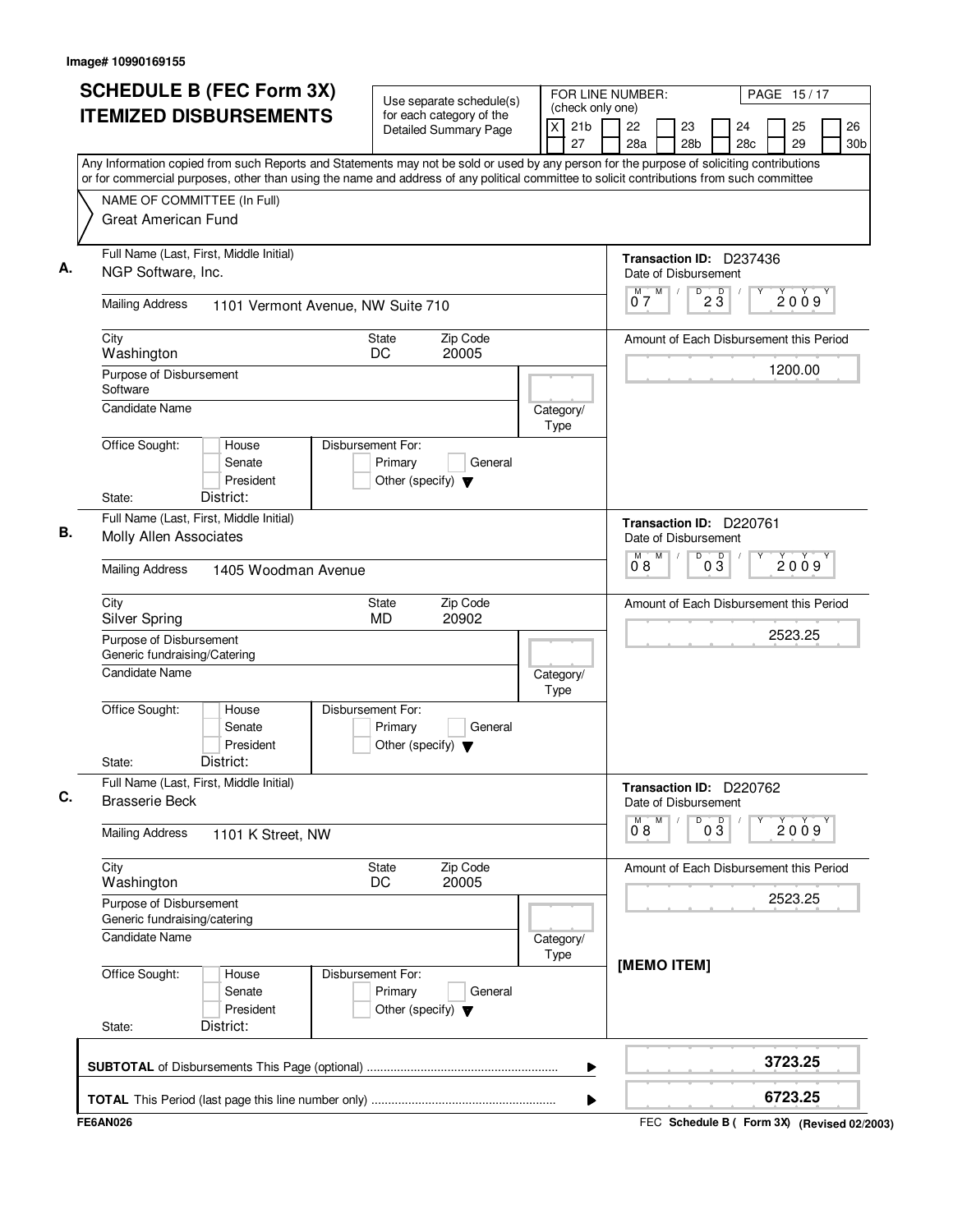|    | <b>SCHEDULE B (FEC Form 3X)</b>                                                                                                           |                                                          |                   |                                                        |
|----|-------------------------------------------------------------------------------------------------------------------------------------------|----------------------------------------------------------|-------------------|--------------------------------------------------------|
|    |                                                                                                                                           | Use separate schedule(s)                                 | (check only one)  | FOR LINE NUMBER:<br>PAGE 16/17                         |
|    | <b>ITEMIZED DISBURSEMENTS</b>                                                                                                             | for each category of the<br><b>Detailed Summary Page</b> | 21 <sub>b</sub>   | 22<br>26<br>23<br>24<br>25<br>X                        |
|    |                                                                                                                                           |                                                          | 27                | 28a<br>28 <sub>b</sub><br>28c<br>29<br>30 <sub>b</sub> |
|    | Any Information copied from such Reports and Statements may not be sold or used by any person for the purpose of soliciting contributions |                                                          |                   |                                                        |
|    | or for commercial purposes, other than using the name and address of any political committee to solicit contributions from such committee |                                                          |                   |                                                        |
|    | NAME OF COMMITTEE (In Full)                                                                                                               |                                                          |                   |                                                        |
|    | <b>Great American Fund</b>                                                                                                                |                                                          |                   |                                                        |
|    |                                                                                                                                           |                                                          |                   |                                                        |
|    | Full Name (Last, First, Middle Initial)                                                                                                   |                                                          |                   | Transaction ID: D229716                                |
| А. | IKE SKELTON FOR CONGRESS COMMITTEE                                                                                                        |                                                          |                   | Date of Disbursement                                   |
|    |                                                                                                                                           |                                                          |                   | $M$ /<br>$\mathsf D$<br>$0\overline{3}$<br>2009<br>11  |
|    | <b>Mailing Address</b><br>P.O. Box A                                                                                                      |                                                          |                   |                                                        |
|    | City                                                                                                                                      | State<br>Zip Code                                        |                   | Amount of Each Disbursement this Period                |
|    | Harrisonville                                                                                                                             | 64701<br><b>MO</b>                                       |                   |                                                        |
|    | Purpose of Disbursement                                                                                                                   |                                                          |                   | 1000.00                                                |
|    | Contribution                                                                                                                              |                                                          |                   |                                                        |
|    | <b>Candidate Name</b>                                                                                                                     |                                                          | Category/         |                                                        |
|    | Ike Skelton                                                                                                                               |                                                          | Type              |                                                        |
|    | Office Sought:<br>$x$ House                                                                                                               | Disbursement For:<br>2010                                |                   |                                                        |
|    | Senate                                                                                                                                    | $X$ Primary<br>General                                   |                   |                                                        |
|    | President<br>State: MO<br>District: 04                                                                                                    | Other (specify) $\blacktriangledown$                     |                   |                                                        |
|    |                                                                                                                                           |                                                          |                   |                                                        |
| В. | Full Name (Last, First, Middle Initial)<br>KEEP NICK RAHALL IN CONGRESS COMMITTEE                                                         |                                                          |                   | Transaction ID: D223896                                |
|    |                                                                                                                                           |                                                          |                   | Date of Disbursement                                   |
|    | <b>Mailing Address</b><br>P O Box 64                                                                                                      |                                                          |                   | D<br>D<br>M<br>M<br>Υ<br>2009<br>$1\overline{6}$<br>09 |
|    |                                                                                                                                           |                                                          |                   |                                                        |
|    | City                                                                                                                                      | <b>State</b><br>Zip Code                                 |                   | Amount of Each Disbursement this Period                |
|    | Beckley                                                                                                                                   | <b>WV</b><br>25802                                       |                   | 1000.00                                                |
|    | Purpose of Disbursement<br>Contribution                                                                                                   |                                                          |                   |                                                        |
|    | <b>Candidate Name</b>                                                                                                                     |                                                          |                   |                                                        |
|    | Nick J. Rahall, II                                                                                                                        |                                                          | Category/<br>Type |                                                        |
|    | Office Sought:<br>$x$ House                                                                                                               | Disbursement For:<br>2010                                |                   |                                                        |
|    | Senate                                                                                                                                    | $\times$<br>Primary<br>General                           |                   |                                                        |
|    | President                                                                                                                                 | Other (specify) $\blacktriangledown$                     |                   |                                                        |
|    | State: WV<br>District: 03                                                                                                                 |                                                          |                   |                                                        |

|           | 2000.00               |
|-----------|-----------------------|
|           | 2000.00               |
| --------- | ________<br>$- - - -$ |

FEC **Schedule B ( ) Form 3X FE6AN026 (Revised 02/2003)**